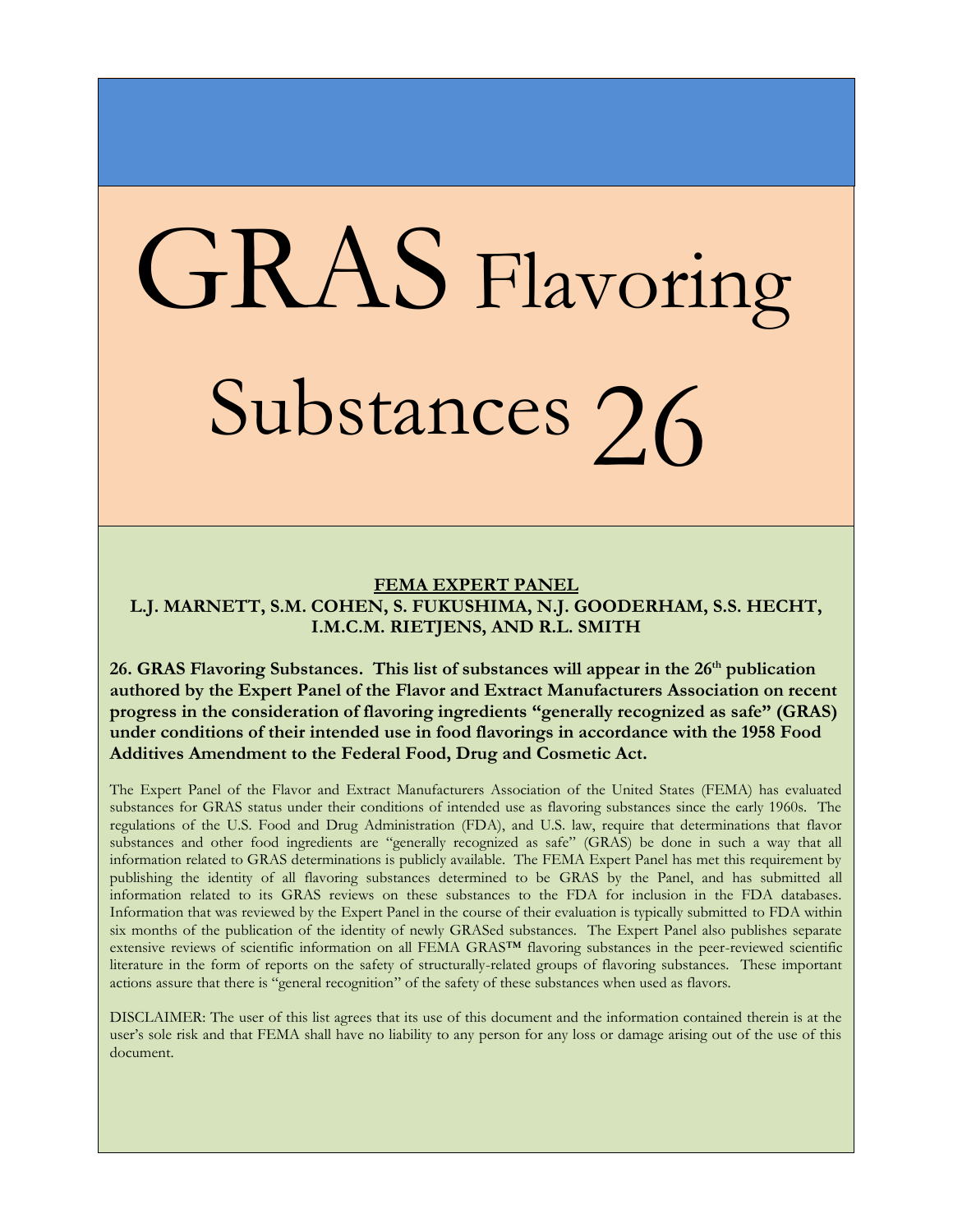## **Table 1 – Primary Names (in boldface capital letters) and Synonyms**

| <b>FEMA</b><br>No. | <b>Substance Primary Name</b><br>and Synonyms                                                                                                                                                                                    | <b>FEMA</b><br>No. | <b>Substance Primary Name</b><br>and Synonyms                                                                                                                                                                  | <b>FEMA</b><br>No. | <b>Substance Primary Name</b><br>and Synonyms                                                                                                                                                                                                          | <b>FEMA</b><br>No. | <b>Substance Primary Name</b><br>and Synonyms                                                                                                                                                                                                             |
|--------------------|----------------------------------------------------------------------------------------------------------------------------------------------------------------------------------------------------------------------------------|--------------------|----------------------------------------------------------------------------------------------------------------------------------------------------------------------------------------------------------------|--------------------|--------------------------------------------------------------------------------------------------------------------------------------------------------------------------------------------------------------------------------------------------------|--------------------|-----------------------------------------------------------------------------------------------------------------------------------------------------------------------------------------------------------------------------------------------------------|
| 4728<br>4729       | <b>GLUCOSYL STEVIOL GLYCOSIDES</b><br><b>DL-ISOMENTHOL</b><br>Cyclohexanol, 5-methyl-2-(1-<br>methylethyl)-, (1-alpha, 2-beta, 5-beta)-<br>Cyclohexanol, 5-methyl-2-(1-<br>methylethyl)-, (1R,2S,5S)-rel-<br>$(\pm)$ -Isomenthol | 4739<br>4740       | GLUTAMYL-NORVALYL-GLYCINE<br>L-Glutamyl-L-norvalyl-glycine<br>N-(N-L-gamma-Glutamyl-L-norvalyl)-<br>glycine<br><b>GLUTAMYL-NORVALINE</b><br>N-(N-L-gamma-Glutamyl)-L-norvaline<br>L-gamma-Glutamyl-L-norvaline | 4750<br>4751       | <b>CIS-3-HEXENYL SALICYLATE</b><br>$(Z)$ -3-Hexenyl salicylate<br>3Z-Hexenyl 2-hydroxybenzoate<br>2-Hydroxybenzoic acid 3Z-hexenyl ester<br>(R)-N-(1-METHOXY-4-METHYLPENTAN-2-<br>YL)-3,4-DIMETHYLBENZAMIDE<br>Benzamide, N-[(1R)-1-(methoxymethyl)-3- | 4761<br>4762       | <b>PRENYL THIOISOVALERATE</b><br>S-3-Methylbut-2-enyl 3-methylbutanethioate<br>Butanethioic acid, 3-methyl-, S-(3-methyl-2-<br>buten-1-yl) ester<br>(-)-MATAIRESINOL<br>2(3H)-Furanone, dihydro-3,4-bis[(4-hydroxy-<br>3-methoxyphenyl)methyl]-, (3R,4R)- |
| 4730<br>4731       | <b>O-ETHYL S-1-METHOXYHEXAN-3-YL</b><br><b>CARBONOTHIOATE</b><br>Carbonothioic acid, S-[1-(2-<br>methoxyethyl)butyl] O-ethyl ester<br><b>CASSYRANE</b>                                                                           | 4741               | M-(2,3-DIMETHOXYBENZYL)-N2-(2-<br>(PYRIDIN-2-YL)ETHYL) OXALAMIDE<br>Ethanediamide, N1-[(2,3-<br>dimethoxyphenyl)methyl]-N2-[2-(2-<br>pyridinyl) ethyl]-                                                        | 4752<br>4753       | methylbutyl]-3,4-dimethyl-<br><b>N-ACETYL GLUTAMATE</b><br>N-Acetyl-L-glutamic acid<br>alpha-(N-Acetyl)-L-glutamic acid<br>1,3-PROPANEDIOL                                                                                                             | 4763               | (8R, 8'R)-(-)-Matairesinol<br><b>STEVIOSIDE</b><br><b>Steviosin</b><br>(4, alpha)-13-[(2-O-beta-D-Glucopyranosyl-<br>alpha-D-glucopyranosyl) oxylkaur-16-en-18-<br>oic acid beta-D-glucopyranosyl ester                                                   |
|                    | 2-tert-Butyl-5-methyl-2-propyl-2,5-<br>dihydrofuran<br>$(\pm)$ -cis and trans-2-(1,1-Dimethylethyl)-<br>2,5-dihydro-5-methyl-2-propylfuran                                                                                       | 4742<br>4743       | 1-(2-HYDROXY-4-<br>METHYLCYCLOHEXYL)ETHANONE<br><b>MEXICAN LIME OIL, EXPRESSED</b><br>Key lime oil, expressed                                                                                                  | 4754               | <b>SZECHUAN PEPPER EXTRACT</b><br>Sichuan pepper extract<br>Japan Pepper extract<br>Zanthoxylum bungeanum extract                                                                                                                                      | 4764               | 1-(2,4-DIHYDROXYPHENYL)-3-(3-<br><b>HYDROXY-4-</b><br>METHOXYPHENYL)PROPAN-1-ONE                                                                                                                                                                          |
| 4732               | 1,5-OCTADIEN-3-OL<br>Octa-1,5-dien-3-ol                                                                                                                                                                                          |                    | Citrus medica var. acida oil, expressed<br>Citrus aurantifolia oil, expressed                                                                                                                                  |                    | Zanthoxylum schinifolium extract<br>Zanthoxylum piperitum extract<br>Zanthoxylum simulans extract                                                                                                                                                      | 4765               | ETHYL 5-FORMYLOXYDECANOATE<br>Decanoic acid, 5-(formyloxy)-, ethyl ester                                                                                                                                                                                  |
| 4733               | (±)-2-MERCAPTOHEPTAN-4-OL<br>2-Thioheptan-4-ol<br>2-Mercapto-4-heptanol<br>2-Sulfanylheptan-4-ol                                                                                                                                 | 4744<br>4745       | PERSIAN LIME OIL, EXPRESSED<br>Tahitian lime oil, expressed<br>Citrus latifolia oil, expressed<br>$(\pm)$ -6-METHOXY-2,6-                                                                                      | 4755               | <b>Tasmannia lanceolata EXTRACT</b><br>Drimys lanceolata extract<br>Drimys aromatica extract                                                                                                                                                           | 4766               | 3-[3-(2-ISOPROPYL-5-METHYL-<br><b>CYCLOHEXYL)UREIDO]-BUTYRIC ACID</b><br><b>ETHYL ESTER</b><br>3-[[[5-Methyl-2-(1-<br>methylethyl)cyclohexyl]amino]carbonyl]amin                                                                                          |
| 4734               | 3-(METHYLTHIO)-DECANAL<br>3-(Methylsulfanyl)decanal                                                                                                                                                                              |                    | <b>DIMETHYLHEPTANAL</b><br>6-Methoxy-2,6-dimethylheptanal                                                                                                                                                      | 4756               | <b>Mentha longifolia OIL</b><br>Horsemint oil                                                                                                                                                                                                          | 4767               | olbutanoic acid ethyl ester<br>2-ISOPROPYL-4-METHYL-3-THIAZOLINE                                                                                                                                                                                          |
| 4735               | (4Z7Z)-TRIDECA-4,7-DIENAL<br>cis.cis-4,7-Tridecadienal<br>$(Z, Z)$ -4,7-Tridecadienal<br>(4Z,7Z)-Tridecadienal                                                                                                                   | 4746<br>4747       | 3,5-UNDECADIEN-2-ONE<br>Undeca-3,5-dien-2-one<br>$(\pm)$ -2,5-UNDECADIEN-1-OL                                                                                                                                  | 4757<br>4758       | <b>MANGOSTEEN DISTILLATE</b><br>Garcinia mangostana distillate<br><b>ETHYL 3-(2-</b>                                                                                                                                                                   | 4768               | 2-Isopropyl-4-methyl-2,5-dihydrothiazole<br>2,6,10-TRIMETHYL-9-UNDECENAL<br>2,6,10-Trimethylundec-9-enal                                                                                                                                                  |
| 4736               | Persicaria odorata OIL<br>Vietnamese cilantro oil<br>Polygonum odoratum oil                                                                                                                                                      | 4748               | Undeca-2,5-dien-1-ol<br>2.5-Undecadien-1-ol<br><b>TRIETHYLTHIALDINE</b>                                                                                                                                        |                    | HYDROXYPHENYL)PROPANOATE<br>Hydrocinnamic acid, o-hydroxy-, ethyl ester<br>Ethyl melilotate<br>Benzenepropanoic acid, 2-hydroxy-, ethyl                                                                                                                | 4769<br>4770       | 5-MERCAPTO-5-METHYL-3-HEXANONE<br><b>MEYER LEMON OIL, COLD PRESSED,</b>                                                                                                                                                                                   |
| 4737               | <b>AMACHA LEAVES EXTRACT</b>                                                                                                                                                                                                     |                    | 2,4,6-Triethyl-1,3,5-dithiazinane<br>4H-1,3,5-Dithiazine, 2,4,6-triethyldihydro-                                                                                                                               |                    | ester                                                                                                                                                                                                                                                  |                    | <b>Citrus x meyeri</b>                                                                                                                                                                                                                                    |
| 4738               | Buddha tea<br>Hydrangea macrophylla var. thunbergii<br>extract<br><b>GLUTAMYL-2-AMINOBUTYRIC ACID</b>                                                                                                                            | 4749               | <b>4-METHYLPENTYL 4-</b><br><b>METHYLVALERATE</b><br>4-Methylpentanoic acid, 4-methylpentyl<br>ester                                                                                                           | 4759               | 1-CYCLOPROPANEMETHYL-4-<br><b>METHOXYBENZENE</b><br>1-(Cyclopropylmethyl)-4-methoxybenzene<br>Benzene, 1-(cyclopropylmethyl)-4-methoxy-<br>Anisole, p-(cyclopropylmethyl)-                                                                             | 4771<br>4772       | <b>STEVIOL GLYCOSIDE EXTRACT, Stevia</b><br>rebaudiana, REBAUDIOSIDE A 60%<br><b>STEVIOL GLYCOSIDE EXTRACT, Stevia</b><br>rebaudiana, REBAUDIOSIDE A 80%                                                                                                  |
|                    | N-[(1S)-1-carboxypropyl)]-L-Glutamine<br>L-gamma-Glutamyl-L-2-aminobutyric<br>acid<br>L-2-Aminobutyric acid, N-(N-L-gamma-<br>glutamyl)-                                                                                         |                    | 4-Methylpentyl 4-methylpentanoate<br>Pentanoic acid, 4-methyl-, 4-methylpentyl<br>ester                                                                                                                        | 4760               | <b>PRENYL THIOISOBUTYRATE</b><br>S-3-Methylbut-2-enyl 2-<br>methylpropanethioate<br>Propanethioic acid, 2-methyl-, S-(3-methyl-<br>2-buten-1-yl) ester                                                                                                 |                    |                                                                                                                                                                                                                                                           |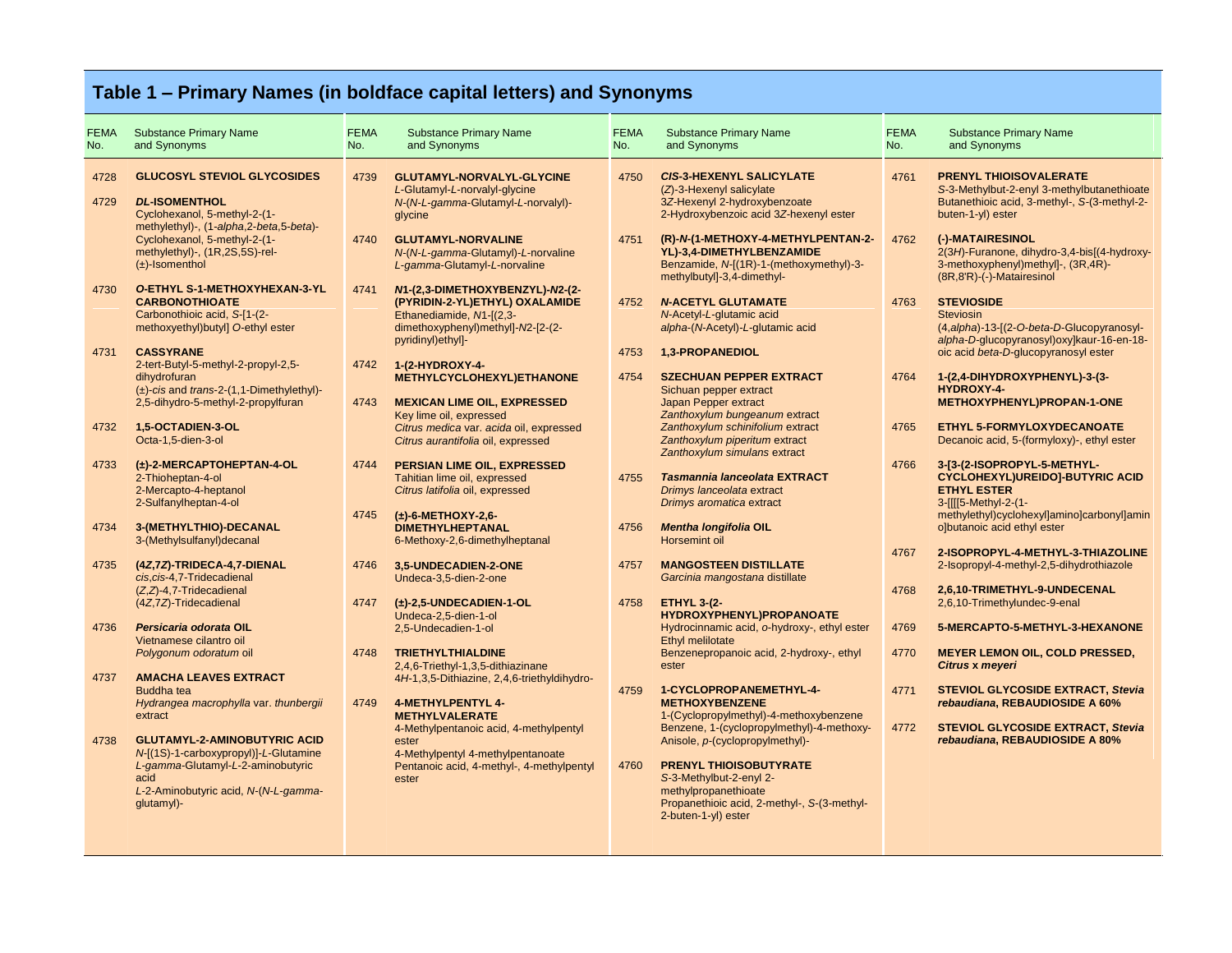| <b>FEMA</b><br>No. | <b>Substance Primary Name</b><br>and Synonyms                                                                                                                                                                                  | <b>FEMA</b><br>No. | <b>Substance Primary Name</b><br>and Synonyms | FEMA<br>No. | <b>Substance Primary Name</b><br>and Synonyms |  |
|--------------------|--------------------------------------------------------------------------------------------------------------------------------------------------------------------------------------------------------------------------------|--------------------|-----------------------------------------------|-------------|-----------------------------------------------|--|
| 4773               | (E)-N-[2-(1,3-BENZODIOXOL-5-<br>YL)ETHYL]-3-(3,4-<br>DIMETHOXYPHENYL)PROP-2-<br><b>ENAMIDE</b><br>Rubescenamine                                                                                                                |                    |                                               |             |                                               |  |
| 4774               | 4-AMINO-5-(3-(ISOPROPYLAMINO)-<br>2,2-DIMETHYL-3-OXOPROPOXY)-2-<br>METHYLQUINOLINE-3-CARBOXYLIC<br><b>ACID</b><br>3-Quinolinecarboxylic acid, 4-amino-5-<br>[2,2-dimethyl-3-[(1-methylethyl)amino]-3-<br>oxopropoxy]-2-methyl- |                    |                                               |             |                                               |  |
| 4775               | 3-METHYL-5-(2,2,3-<br>TRIMETHYLCYCLOPENT-3-EN-1-<br>YL)PENT-4-EN-2-OL<br>Ebanol<br>4-Penten-2-ol, 3-methyl-5-(2,2,3-<br>trimethyl-3-cyclopenten-1-yl)-                                                                         |                    |                                               |             |                                               |  |
| 4776               | (1-METHYL-2-(1,2,2-<br>TRIMETHYLBICYCLO[3.1.0]HEX-3-<br>YLMETHYL)CYCLOPROPYL)METHAN<br><b>OL</b><br>Cyclopropanemethanol, 1-methyl-2-<br>$[(1,2,2-trimethylbicyclo[3.1.0]hex-3-$<br>yl)methyl]-                                |                    |                                               |             |                                               |  |
| 4777               | <b>EROSPICATA OIL, Mentha spicata</b><br>'Erospicata'<br>Mentha spicata 'Erospicata' oil                                                                                                                                       |                    |                                               |             |                                               |  |
| 4778               | CURLY MINT OIL, Mentha spicata var.<br>crispa<br>Mentha spicata var. crispa oil                                                                                                                                                |                    |                                               |             |                                               |  |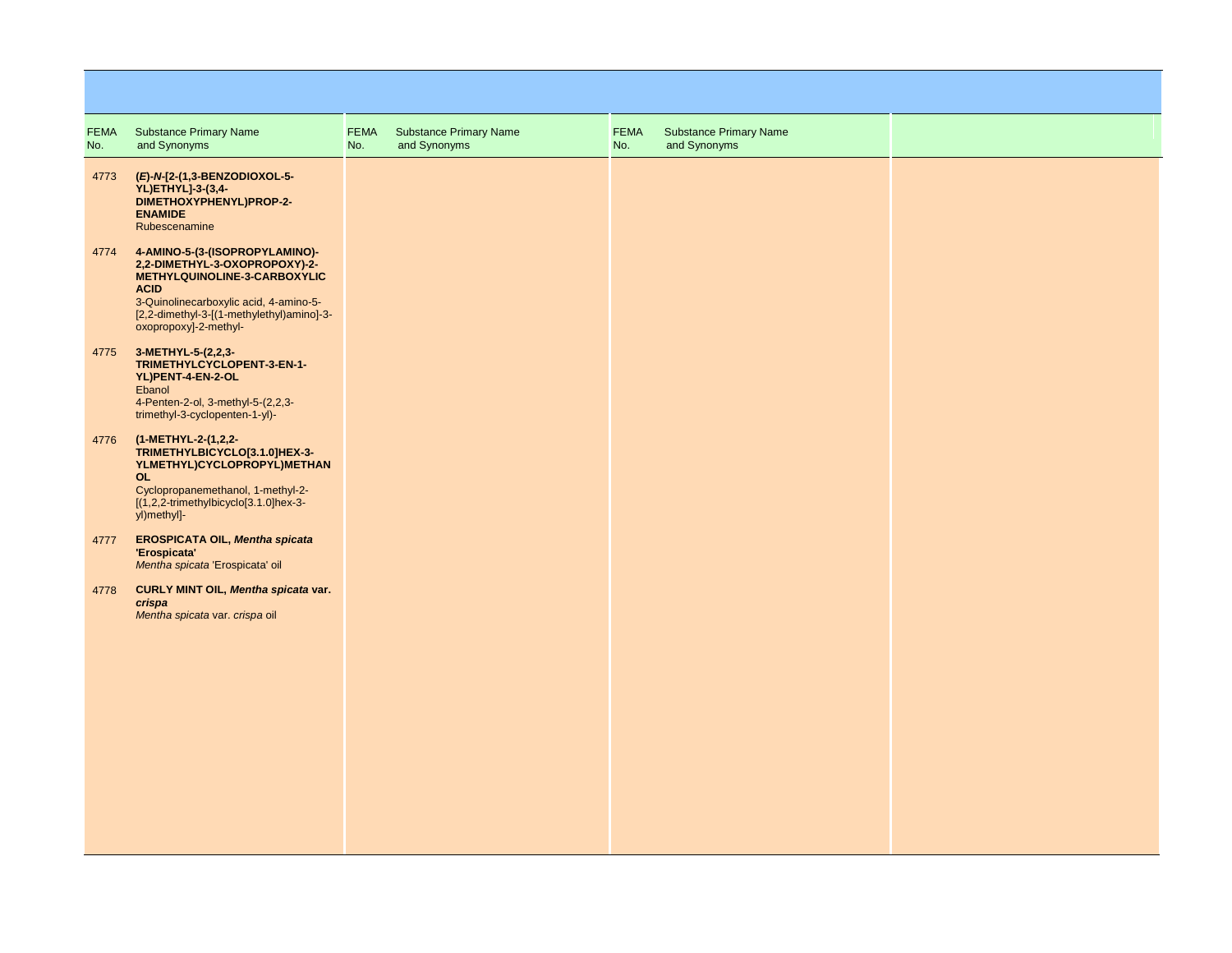| Table 2 - Average usual use levels (ppm)/average maximum use levels (ppm) for new FEMA GRAS™ Flavoring Substances on which the FEMA Expert Panel based its judgments that the<br>substances are generally recognized as safe (GRAS). |                                          |                      |                                                             |                  |                          |                                    |                            |                                        |                                  |                          |  |
|--------------------------------------------------------------------------------------------------------------------------------------------------------------------------------------------------------------------------------------|------------------------------------------|----------------------|-------------------------------------------------------------|------------------|--------------------------|------------------------------------|----------------------------|----------------------------------------|----------------------------------|--------------------------|--|
|                                                                                                                                                                                                                                      | <b>Glucosyl</b><br>steviol<br>glycosides | <b>DL-Isomenthol</b> | O-Ethyl S-1-<br>methoxy<br>hexan-3-yl<br>carbono<br>thioate | <b>Cassyrane</b> | 1,5-Octadien-<br>$3$ -ol | $(\pm)$ -2-Mercapto<br>heptan-4-ol | 3-(Methylthio)-<br>decanal | $(4Z, 7Z)$ -<br>Trideca-4,7-<br>dienal | <b>Persicaria</b><br>odorata oil | Amacha<br>leaves extract |  |
| Category                                                                                                                                                                                                                             | <b>FEMA No.</b><br>4728                  | 4729                 | 4730                                                        | 4731             | 4732                     | 4733                               | 4734                       | 4735                                   | 4736                             | 4737                     |  |
| <b>Baked goods</b>                                                                                                                                                                                                                   | 150/400                                  | 30/130               |                                                             |                  |                          | 0.08/0.6                           | 0.05/0.2                   |                                        | 1.0/10.0                         |                          |  |
| <b>Beverages</b><br>(Non-alcoholic)                                                                                                                                                                                                  | 125/250                                  | 10/35                | 0.25/0.5                                                    |                  | 0.05/0.2                 |                                    |                            |                                        | 0.5/1.0                          | 150/350                  |  |
| <b>Beverages (Alcoholic)</b>                                                                                                                                                                                                         | 125/250                                  | 10/35                |                                                             |                  |                          |                                    |                            |                                        | 1.0/20.0                         |                          |  |
| <b>Breakfast cereal</b>                                                                                                                                                                                                              | 200/500                                  |                      |                                                             |                  |                          |                                    |                            |                                        | 0.5/1.0                          |                          |  |
| Cheese                                                                                                                                                                                                                               | 100/200                                  |                      |                                                             |                  |                          |                                    |                            |                                        | 1.0/5.0                          |                          |  |
| Chewing gum                                                                                                                                                                                                                          | 500/1000                                 | 500/1100             |                                                             | 50/500           |                          | 0.1/1.0                            |                            |                                        | 0.5/1.0                          |                          |  |
| Condiments/Relishes                                                                                                                                                                                                                  | 125/250                                  |                      |                                                             |                  |                          |                                    | 0.05/0.1                   |                                        | 1.0/10.0                         |                          |  |
| Confectionery<br>frostings                                                                                                                                                                                                           | 50/100                                   |                      | 0.4/0.8                                                     | 10/50            |                          |                                    |                            |                                        | 0.5/1.0                          | 250/350                  |  |
| Egg products                                                                                                                                                                                                                         |                                          |                      |                                                             |                  |                          |                                    | 0.05/0.1                   | 0.001/0.05                             | 1.0/2.0                          |                          |  |
| Fats/Oils                                                                                                                                                                                                                            | 125/250                                  |                      |                                                             |                  |                          | 0.06/0.5                           | 0.05/0.2                   | 0.001/0.05                             | 1.0/10.0                         |                          |  |
| Fish products                                                                                                                                                                                                                        |                                          |                      |                                                             |                  |                          |                                    | 0.05/0.1                   | 0.001/0.05                             | 1.0/20.0                         |                          |  |
| Frozen dairy                                                                                                                                                                                                                         | 125/250                                  | 20/68                | 0.25/1                                                      |                  |                          |                                    |                            |                                        | 1.0/10.0                         |                          |  |
| Fruit ices                                                                                                                                                                                                                           | 125/250                                  | 20/68                |                                                             |                  | 0.1/1                    |                                    |                            |                                        | 1.0/20.0                         |                          |  |
| Gelatins/Puddings                                                                                                                                                                                                                    | 125/250                                  |                      |                                                             |                  |                          |                                    |                            |                                        | 1.0/20.0                         |                          |  |
| <b>Granulated Sugar</b>                                                                                                                                                                                                              |                                          |                      |                                                             |                  |                          |                                    |                            |                                        |                                  |                          |  |
| Gravies                                                                                                                                                                                                                              | 125/250                                  |                      |                                                             |                  |                          | 0.06/0.5                           | 0.05/0.1                   | 0.001/0.05                             | 1.0/20.0                         |                          |  |
| Hard candy                                                                                                                                                                                                                           | 100/300                                  | 100/400              | 0.5/1                                                       | 10/50            |                          | 0.06/0.5                           |                            |                                        | 0.5/1.0                          |                          |  |
| Imitation dairy                                                                                                                                                                                                                      | 125/250                                  |                      |                                                             |                  |                          |                                    |                            |                                        | 0.5/1.0                          |                          |  |
| Instant coffee/tea                                                                                                                                                                                                                   | 125/250                                  |                      | 0.25/5                                                      |                  | 0.1/0.5                  | 0.06/0.5                           |                            |                                        | 0.5/1.0                          |                          |  |
| Jams/Jellies                                                                                                                                                                                                                         | 150/300                                  |                      |                                                             | 10/20            |                          | 0.05/0.5                           |                            |                                        | 0.5/1.0                          |                          |  |
| <b>Meat products</b>                                                                                                                                                                                                                 |                                          |                      |                                                             |                  |                          | 0.06/0.5                           | 0.05/0.1                   | 0.001/0.05                             | 1.0/20.0                         |                          |  |
| Milk products                                                                                                                                                                                                                        | 150/300                                  |                      | 0.4/0.8                                                     |                  | 0.1/1                    |                                    | 0.05/0.1                   | 0.001/0.05                             | 0.5/1.0                          | 200/350                  |  |
| Nut products                                                                                                                                                                                                                         | 200/400                                  |                      |                                                             |                  |                          |                                    | 0.05/0.1                   | 0.001/0.05                             | 0.2/1.0                          |                          |  |
| Other grains                                                                                                                                                                                                                         | 100/200                                  |                      |                                                             |                  |                          |                                    |                            |                                        | 0.1/5.0                          |                          |  |
| Poultry                                                                                                                                                                                                                              |                                          |                      |                                                             |                  |                          |                                    | 0.05/0.1                   |                                        | 1.0/20.0                         |                          |  |
| Processed fruits                                                                                                                                                                                                                     | 150/400                                  |                      |                                                             |                  |                          | 0.06/0.5                           |                            |                                        | 0.5/1.0                          |                          |  |
| Processed vegetables                                                                                                                                                                                                                 | 100/200                                  |                      |                                                             |                  |                          | 0.06/0.5                           | 0.05/0.1                   |                                        |                                  |                          |  |
| Reconstituted<br>vegetables                                                                                                                                                                                                          | 150/300                                  |                      |                                                             |                  |                          | 0.06/0.5                           |                            |                                        |                                  |                          |  |
| Seasonings/Flavors                                                                                                                                                                                                                   | 200/400                                  |                      | $2/25$                                                      |                  | 0.01/0.1                 | 0.06/0.5                           | 0.05/0.1                   | 0.001/0.05                             | 1.0/100.0                        |                          |  |
| Snack foods                                                                                                                                                                                                                          | 150/300                                  |                      |                                                             |                  | 0.01/0.1                 | 0.06/0.5                           | 0.05/0.1                   | 0.001/0.05                             | 1.0/20.0                         |                          |  |
| Soft candy                                                                                                                                                                                                                           | 100/300                                  |                      | 0.5/1                                                       |                  |                          |                                    |                            |                                        | 0.1/3.0                          |                          |  |
| Soups                                                                                                                                                                                                                                | 150/300                                  |                      |                                                             |                  |                          | 0.06/0.5                           | 0.05/0.1                   | 0.001/0.05                             | 1.0/20.0                         |                          |  |
| Sugar substitutes                                                                                                                                                                                                                    | 300/800                                  |                      |                                                             |                  |                          |                                    |                            |                                        |                                  |                          |  |
| Sweet sauces                                                                                                                                                                                                                         | 200/400                                  |                      | 0.25/0.5                                                    |                  |                          | 0.05/0.5                           |                            |                                        |                                  |                          |  |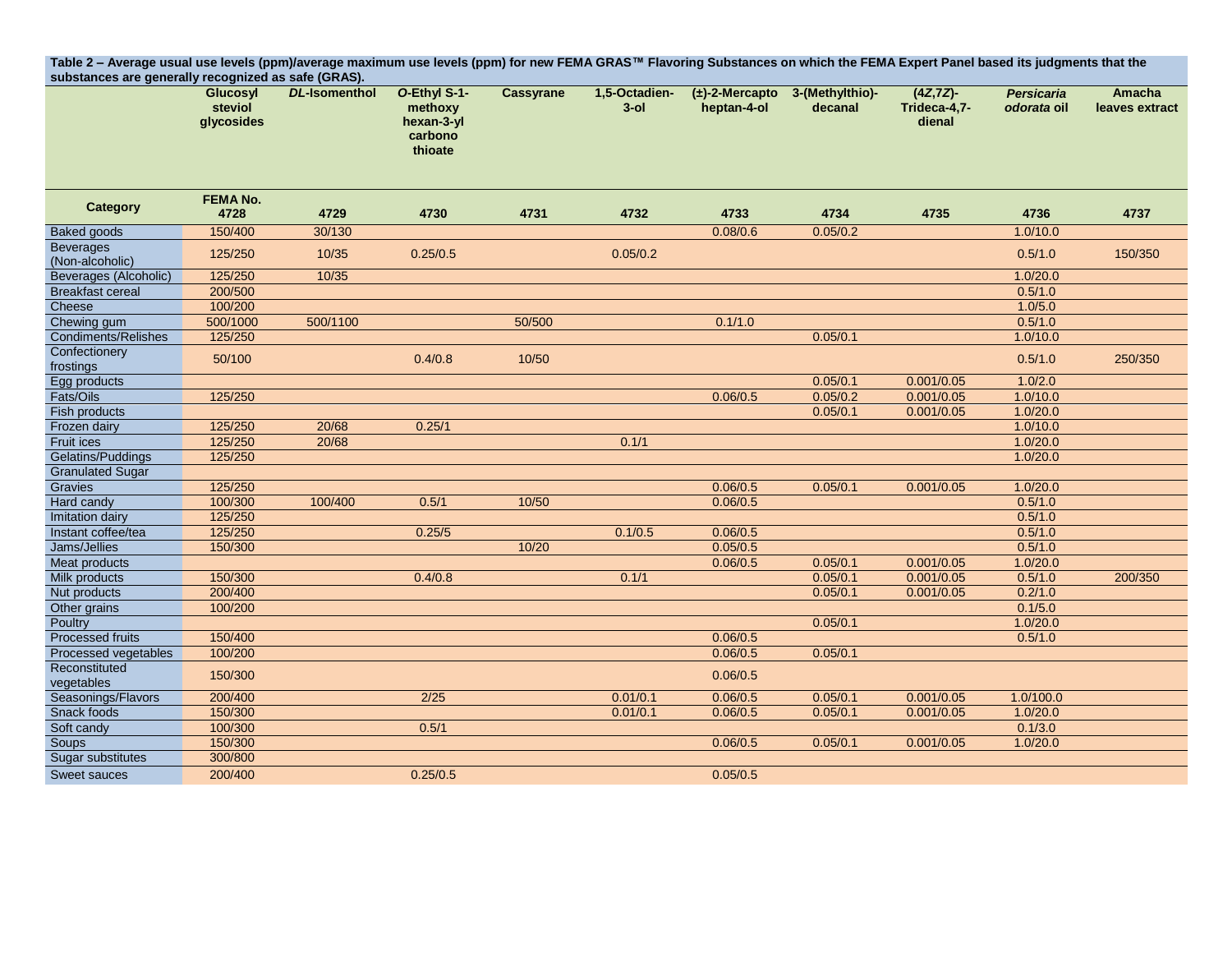| Table 2 (continued) - Average usual use levels (ppm)/average maximum use levels (ppm) for new FEMA GRAS™ Flavoring Substances |                                     |                                   |                        |                                                                                              |                                                      |                                       |                                       |                                                 |                                |                                      |
|-------------------------------------------------------------------------------------------------------------------------------|-------------------------------------|-----------------------------------|------------------------|----------------------------------------------------------------------------------------------|------------------------------------------------------|---------------------------------------|---------------------------------------|-------------------------------------------------|--------------------------------|--------------------------------------|
|                                                                                                                               | Glutamvl-2-<br>aminobutyric<br>acid | Glutamvl-<br>norvalyl-<br>glycine | Glutamyl-<br>norvaline | $M - (2, 3 -$<br><b>Dimethoxy</b><br>benzyl)-N2-(2-<br>(pyridin-2-<br>yl)ethyl)<br>oxalamide | 1-(2-Hydroxy-<br>4-methyl<br>cyclohexyl)<br>ethanone | <b>Mexican lime</b><br>oil, expressed | <b>Persian lime</b><br>oil, expressed | $(\pm)$ -6-Methoxy-<br>2,6-dimethyl<br>heptanal | $3,5-$<br>Undecadien-2-<br>one | $(\pm)$ -2.5-<br>Undecadien-1-<br>ol |
| Category                                                                                                                      | 4738                                | 4739                              | 4740                   | 4741                                                                                         | 4742                                                 | 4743                                  | 4744                                  | 4745                                            | 4746                           | 4747                                 |
| Baked goods                                                                                                                   | 20/50                               | 4/12                              | $5/15$                 | 5/10                                                                                         | 50/150                                               | 360/560                               | 360/560                               | 15/18                                           |                                |                                      |
| <b>Beverages</b><br>(Non-alcoholic)                                                                                           | 30/60                               | 6/18                              | $7/21$                 |                                                                                              | 50/150                                               | 50/80                                 | 50/80                                 | 3/6                                             | $1/10$                         | $1/10$                               |
| <b>Beverages (Alcoholic)</b>                                                                                                  |                                     |                                   |                        |                                                                                              | 50/150                                               | 400/460                               | 400/460                               |                                                 |                                |                                      |
| <b>Breakfast cereal</b>                                                                                                       | 100/200                             | 20/40                             | 25/50                  | 25/50                                                                                        | 20/50                                                | 125/200                               | 125/200                               |                                                 |                                |                                      |
| Cheese                                                                                                                        | 40/80                               | 6/18                              | 10/20                  | 5/15                                                                                         | 50/75                                                |                                       |                                       |                                                 |                                |                                      |
| Chewing gum                                                                                                                   |                                     |                                   |                        |                                                                                              | 1000/1500                                            | 1900/2325                             | 1900/2325                             | 200/200                                         | 10/30                          | 5/20                                 |
| Condiments/Relishes                                                                                                           | 40/80                               | 8/24                              | 10/20                  | 10/20                                                                                        | 50/150                                               | 90/100                                | 90/100                                |                                                 |                                |                                      |
| Confectionery frostings                                                                                                       |                                     |                                   |                        |                                                                                              | 500/1500                                             |                                       |                                       |                                                 | $1/10$                         | $1/10$                               |
| Egg products                                                                                                                  | 20/50                               | 4/12                              | $5/15$                 | $5/10$                                                                                       |                                                      |                                       |                                       |                                                 |                                |                                      |
| Fats/Oils                                                                                                                     | 40/80                               | 8/24                              | 10/20                  | 10/20                                                                                        | 10/75                                                |                                       |                                       |                                                 | 1/10                           | $1/20$                               |
| Fish products                                                                                                                 | 20/50                               | 4/12                              | $5/15$                 | $5/15$                                                                                       | 1/10                                                 |                                       |                                       |                                                 |                                |                                      |
| Frozen dairy                                                                                                                  | 30/60                               | 6/18                              | $7/21$                 |                                                                                              | 50/150                                               | 375/475                               | 375/475                               | 15/19                                           |                                |                                      |
| <b>Fruit ices</b>                                                                                                             | 30/60                               | 6/18                              | $7/21$                 |                                                                                              | 50/150                                               |                                       |                                       |                                                 | $1/10$                         | $1/10$                               |
| Gelatins/Puddings                                                                                                             |                                     |                                   |                        |                                                                                              | 10/75                                                | 350/500                               | 350/500                               | 9/12                                            | 1/10                           |                                      |
| <b>Granulated Sugar</b>                                                                                                       |                                     |                                   |                        |                                                                                              |                                                      |                                       |                                       |                                                 |                                |                                      |
| Gravies                                                                                                                       | 40/80                               | 8/24                              | 10/20                  | 10/20                                                                                        | 10/75                                                | $1/10$                                | 1/10                                  |                                                 | $1/10$                         | $1/20$                               |
| Hard candy                                                                                                                    |                                     |                                   |                        |                                                                                              | 50/100                                               | 350/950                               | 350/950                               | 6/6                                             | 5/20                           | 1/10                                 |
| Imitation dairy                                                                                                               | 30/60                               | 6/18                              | $7/21$                 |                                                                                              | 5/10                                                 |                                       |                                       |                                                 |                                |                                      |
| Instant coffee/tea                                                                                                            | 15/45                               | $\overline{2/6}$                  | 3/9                    |                                                                                              | 5/25                                                 |                                       |                                       |                                                 |                                |                                      |
| Jams/Jellies                                                                                                                  |                                     |                                   |                        |                                                                                              | 50/150                                               |                                       |                                       | $5/5$                                           | $1/10$                         | $1/10$                               |
| Meat products                                                                                                                 | 20/50                               | 4/12                              | $5/15$                 | $5/15$                                                                                       |                                                      | 75/85                                 | 75/85                                 |                                                 |                                |                                      |
| Milk products                                                                                                                 | 20/50                               | 4/12                              | $\frac{5}{15}$         |                                                                                              |                                                      |                                       |                                       |                                                 |                                |                                      |
| Nut products                                                                                                                  |                                     |                                   |                        | $5/10$                                                                                       |                                                      |                                       |                                       |                                                 |                                |                                      |
| Other grains                                                                                                                  |                                     |                                   |                        | $5/10$                                                                                       | $5/10$                                               |                                       |                                       |                                                 |                                |                                      |
| Poultry                                                                                                                       | 20/50                               | 4/12                              | $\frac{5}{15}$         | 5/15                                                                                         |                                                      |                                       |                                       |                                                 |                                |                                      |
| <b>Processed fruits</b>                                                                                                       |                                     |                                   |                        |                                                                                              |                                                      |                                       |                                       |                                                 |                                |                                      |
| Processed vegetables<br>Reconstituted                                                                                         | 20/50                               | 4/12                              | $5/15$                 | 5/15                                                                                         |                                                      |                                       |                                       |                                                 |                                |                                      |
| vegetables                                                                                                                    | 20/50                               | 4/12                              | $5/15$                 | $5/10$                                                                                       |                                                      |                                       |                                       |                                                 |                                |                                      |
| Seasonings/Flavors                                                                                                            | 120/240                             | 20/40                             | 27/54                  | 25/50                                                                                        | 10000/100000                                         |                                       |                                       | $5/5$                                           | 1/10                           | 1/30                                 |
| Snack foods                                                                                                                   | 120/240                             | 20/40                             | 27/54                  | 25/50                                                                                        | 50/150                                               |                                       |                                       |                                                 | $\frac{5}{25}$                 | $\frac{1}{25}$                       |
| Soft candy                                                                                                                    |                                     |                                   |                        |                                                                                              | 50/150                                               | 575/800                               | 575/800                               | 6/6                                             | $1/10$                         | $1/10$                               |
| Soups                                                                                                                         | 30/60                               | 6/18                              | $7/21$                 | 10/20                                                                                        | 50/150                                               |                                       |                                       |                                                 | $\frac{1}{10}$                 |                                      |
| Sugar substitutes                                                                                                             | 150/300                             | 20/40                             | 35/70                  |                                                                                              | 1/25                                                 |                                       |                                       |                                                 |                                |                                      |
| Sweet sauces                                                                                                                  | 40/80                               | 8/24                              | 10/20                  |                                                                                              | 100/1000                                             |                                       |                                       |                                                 | 1/10                           | $1/10$                               |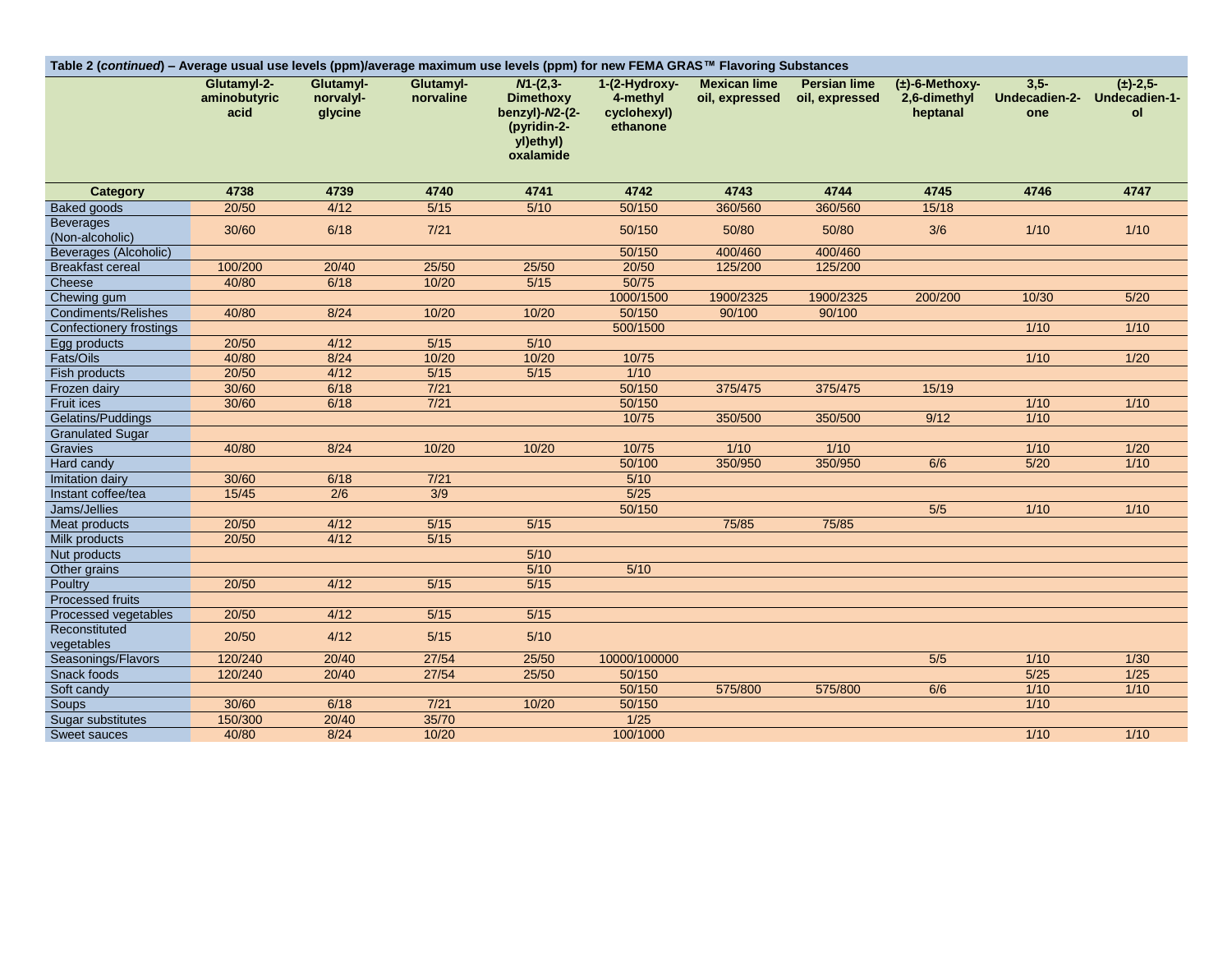| Table 2 (continued) - Average usual use levels (ppm)/average maximum use levels (ppm) for new FEMA GRAS™ Flavoring Substances |                              |                                  |                             |                                                                                     |                              |                        |                                   |                                           |                                 |                                 |
|-------------------------------------------------------------------------------------------------------------------------------|------------------------------|----------------------------------|-----------------------------|-------------------------------------------------------------------------------------|------------------------------|------------------------|-----------------------------------|-------------------------------------------|---------------------------------|---------------------------------|
|                                                                                                                               | <b>Triethyl</b><br>thialdine | 4-Methylpentyl<br>methylvalerate | cis-3-Hexenyl<br>salicylate | $(R)-N-(1-$<br>Methoxy-4-<br>methylpentan-<br>$2-y1)-3,4-$<br>dimethyl<br>benzamide | <b>N-Acetyl</b><br>glutamate | $1.3 -$<br>Propanediol | <b>Szechuan</b><br>pepper extract | <b>Tasmannia</b><br>lanceolata<br>extract | <b>Mentha</b><br>longifolia oil | <b>Mangosteen</b><br>distillate |
| <b>Category</b>                                                                                                               | 4748                         | 4749                             | 4750                        | 4751                                                                                | 4752                         | 4753                   | 4754                              | 4755                                      | 4756                            | 4757                            |
| Baked goods                                                                                                                   | 0.5/1.0                      | 4/30                             | 0.3/5                       | $\overline{2/6}$                                                                    |                              | 1300/1300              | 100/500                           |                                           |                                 |                                 |
| <b>Beverages</b><br>(Non-alcoholic)                                                                                           |                              | 4/30                             | 0.15/5                      |                                                                                     | 50/150                       | 690/690                | 200/400                           | 1/2                                       |                                 | 20/100                          |
| Beverages (Alcoholic)                                                                                                         |                              | 4/30                             | 0.15/5                      |                                                                                     |                              | 690/690                | 200/400                           | 1/4                                       |                                 | 20/100                          |
| <b>Breakfast cereal</b>                                                                                                       | 0.5/1.0                      | 4/30                             | 0.3/5                       | $\overline{2/6}$                                                                    |                              |                        |                                   |                                           |                                 | 20/100                          |
| Cheese                                                                                                                        | 0.5/1.0                      | 4/30                             |                             | $\overline{2/6}$                                                                    | 50/150                       |                        | 300/500                           |                                           |                                 |                                 |
| Chewing gum                                                                                                                   |                              | 10/80                            | 0.5/5                       |                                                                                     |                              | 1800/1800              | 500/2000                          | 30/40                                     | 500/10000                       |                                 |
| Condiments/Relishes                                                                                                           | 0.5/1.0                      | 4/30                             |                             | 4/10                                                                                | 20/100                       | 20/20                  | 200/400                           |                                           |                                 |                                 |
| Confectionery<br>frostings                                                                                                    |                              | 4/30                             | 0.5/5                       |                                                                                     |                              |                        | 200/400                           |                                           |                                 | 10/60                           |
| Egg products                                                                                                                  |                              |                                  |                             | 2/6                                                                                 |                              |                        | 100/200                           |                                           |                                 |                                 |
| Fats/Oils                                                                                                                     | 1.0/2.0                      |                                  |                             | 2/8                                                                                 | 25/100                       |                        | 50/300                            |                                           |                                 |                                 |
| Fish products                                                                                                                 |                              |                                  |                             | 4/10                                                                                | 50/150                       |                        | 100/300                           |                                           |                                 |                                 |
| Frozen dairy                                                                                                                  |                              | 4/30                             | 0.5/5                       |                                                                                     |                              | 810/810                | 200/300                           |                                           |                                 | 40/200                          |
| <b>Fruit ices</b>                                                                                                             |                              | 4/30                             | 0.5/5                       |                                                                                     |                              | 810/810                |                                   |                                           |                                 | 20/100                          |
| Gelatins/Puddings                                                                                                             |                              | 4/30                             | 0.5/5                       | 4/10                                                                                |                              | 250/290                | 100/300                           |                                           |                                 | 40/200                          |
| <b>Granulated Sugar</b>                                                                                                       |                              | 4/30                             |                             |                                                                                     |                              |                        |                                   |                                           |                                 |                                 |
| Gravies                                                                                                                       | 0.5/1.0                      |                                  |                             | 4/10                                                                                | 50/150                       |                        | 300/400                           |                                           |                                 |                                 |
| Hard candy                                                                                                                    |                              | 4/30                             | 0.5/5                       |                                                                                     |                              | 1300/1300              | 100/200                           | 4/7                                       | 100/2000                        | 20/100                          |
| Imitation dairy                                                                                                               | 0.5/1.0                      |                                  | 0.5/5                       |                                                                                     | 50/150                       |                        | 100/200                           |                                           |                                 |                                 |
| Instant coffee/tea                                                                                                            |                              | 4/30                             |                             |                                                                                     | 50/150                       |                        |                                   |                                           |                                 |                                 |
| Jams/Jellies                                                                                                                  |                              | 4/30                             | 0.5/5                       |                                                                                     |                              |                        | 200/400                           |                                           |                                 |                                 |
| <b>Meat products</b>                                                                                                          | 1.0/2.0                      |                                  |                             | 4/10                                                                                | 50/150                       |                        | 50/150                            |                                           |                                 |                                 |
| Milk products                                                                                                                 | 0.5/1.0                      |                                  | 0.5/5                       | $\overline{2/6}$                                                                    | 50/200                       |                        | 100/200                           |                                           |                                 |                                 |
| Nut products                                                                                                                  |                              | 4/30                             | 0.5/5                       | 2/6                                                                                 |                              |                        | 200/300                           |                                           |                                 |                                 |
| Other grains                                                                                                                  |                              |                                  | 0.5/5                       | 2/6                                                                                 |                              |                        | 100/500                           |                                           |                                 |                                 |
| Poultry                                                                                                                       | 0.5/1.0                      |                                  |                             | 2/6                                                                                 | 50/150                       |                        | 300/500                           |                                           |                                 |                                 |
| <b>Processed fruits</b>                                                                                                       |                              | 4/30                             | 0.5/5                       |                                                                                     |                              | 300/300                | 100/300                           |                                           |                                 |                                 |
| Processed vegetables                                                                                                          | 0.5/1.0                      |                                  |                             | $\overline{2/6}$                                                                    | 25/100                       |                        | 200/400                           |                                           |                                 |                                 |
| Reconstituted                                                                                                                 |                              |                                  |                             |                                                                                     |                              |                        |                                   |                                           |                                 |                                 |
| vegetables                                                                                                                    |                              |                                  |                             | 2/6                                                                                 | 25/100                       |                        |                                   |                                           |                                 |                                 |
| Seasonings/Flavors                                                                                                            | 1.0/10.0                     | 4/30                             | 0.5/5                       | 4/10                                                                                | 50/500                       |                        | 100/250                           | 100/200                                   |                                 | 500/4000                        |
| Snack foods                                                                                                                   | 1.0/2.0                      | 4/30                             | 0.5/5                       | 4/10                                                                                | 50/200                       |                        | 200/400                           | 10/20                                     |                                 | 20/100                          |
| Soft candy                                                                                                                    |                              | 4/30                             | 0.5/5                       |                                                                                     |                              | 1300/1300              | 100/200                           | 4/7                                       | 200/5000                        | 20/100                          |
| Soups                                                                                                                         | 0.5/1.0                      |                                  |                             | 4/8                                                                                 | 50/150                       | 20/20                  | 100/500                           |                                           |                                 |                                 |
| Sugar substitutes                                                                                                             |                              |                                  |                             |                                                                                     |                              |                        |                                   |                                           |                                 |                                 |
| <b>Sweet sauces</b>                                                                                                           |                              | 4/30                             | 0.5/5                       |                                                                                     | 50/150                       | 7000/7000              | 100/250                           |                                           |                                 | 20/100                          |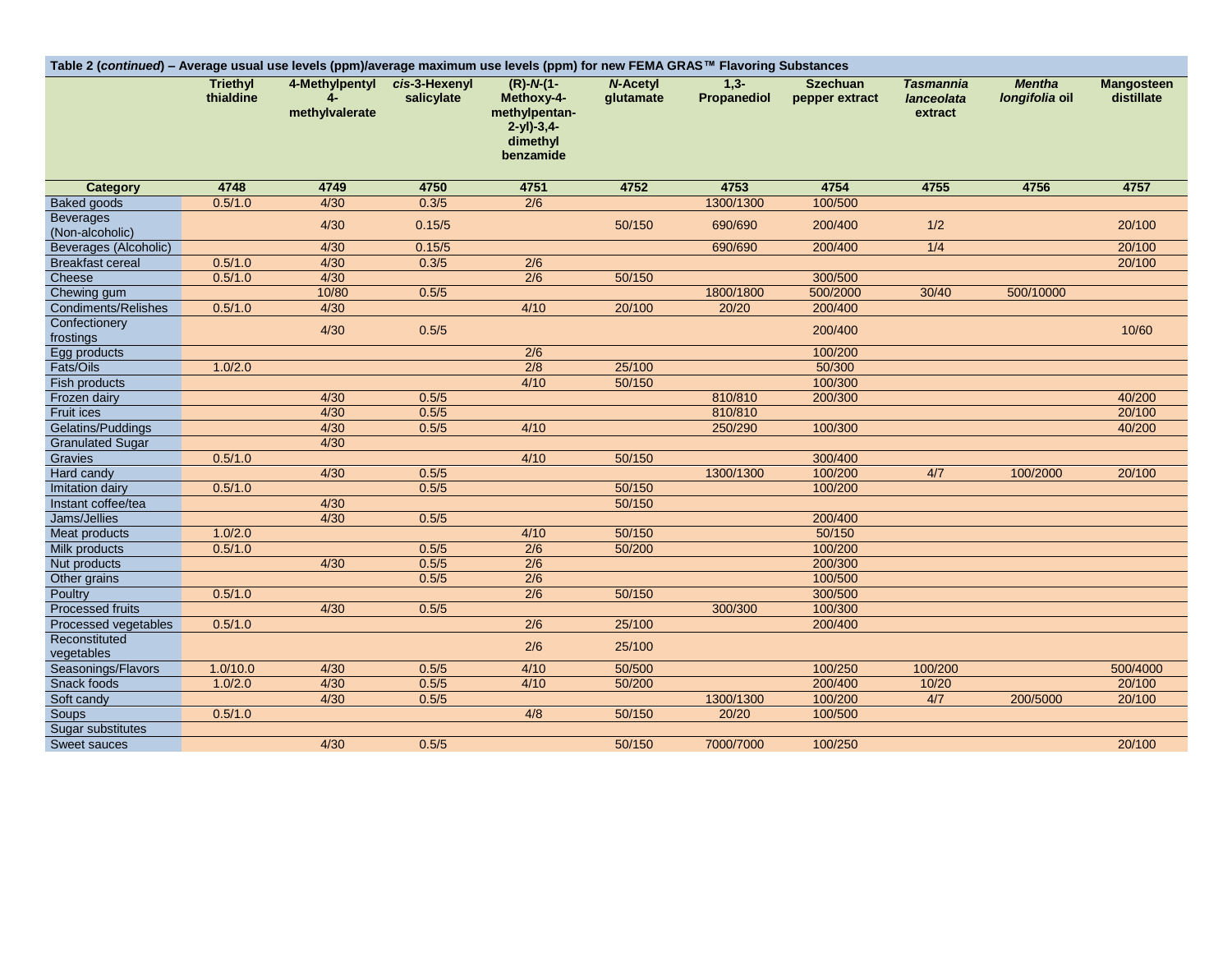| Table 2 (continued) – Average usual use levels (ppm)/average maximum use levels (ppm) for new FEMA GRAS™ Flavoring Substances | Ethyl 3-<br>(2-hydroxy<br>phenyl)<br>propanoate | $1 -$<br>Cyclopropane<br>methyl-4-<br>methoxy<br>benzene | Prenyl<br>thioisobutyrate thioisovalerate | Prenyl    | (-)-Matairesinol Steviosides |         | $1-(2,4-$<br><b>Dihydroxy</b><br>phenyl)-3-(3-<br>hydroxy-4-<br>methoxy<br>phenyl)propan<br>-1-one | Ethyl 5-formyl<br>oxydecanoate | $3-[3-(2-$<br>Isopropyl-5-<br>methyl-<br>cyclohexyl)<br>ureido]-butyric<br>acid ethyl<br>ester | 2-Isopropyl-4-<br>methyl-3-<br>thiazoline |
|-------------------------------------------------------------------------------------------------------------------------------|-------------------------------------------------|----------------------------------------------------------|-------------------------------------------|-----------|------------------------------|---------|----------------------------------------------------------------------------------------------------|--------------------------------|------------------------------------------------------------------------------------------------|-------------------------------------------|
| <b>Category</b>                                                                                                               | 4758                                            | 4759                                                     | 4760                                      | 4761      | 4762                         | 4763    | 4764                                                                                               | 4765                           | 4766                                                                                           | 4767                                      |
| <b>Baked goods</b>                                                                                                            | 0.05/0.2                                        | 1.2/6                                                    | 0.01/0.5                                  | 0.01/0.5  |                              | 40/65   |                                                                                                    | 120/300                        |                                                                                                | 0.25/0.5                                  |
| <b>Beverages</b><br>(Non-alcoholic)                                                                                           | 0.02/0.2                                        | 0.4/2                                                    | 0.01/0.5                                  | 0.01/0.5  | 25/150                       | 25/35   | 20/75                                                                                              | $5/50$                         | 0.2/1.7                                                                                        | 0.25/0.5                                  |
| Beverages (Alcoholic)                                                                                                         | 0.1/0.4                                         | 4/20                                                     | 0.01/0.5                                  | 0.01/0.5  |                              | 25/35   | 25/150                                                                                             | $5/50$                         |                                                                                                | 0.25/0.5                                  |
| <b>Breakfast cereal</b>                                                                                                       | 0.05/0.2                                        | 1.2/8                                                    |                                           |           |                              | 40/65   | 25/150                                                                                             |                                |                                                                                                | 0.25/0.5                                  |
| Cheese                                                                                                                        | 0.2/0.3                                         |                                                          |                                           |           |                              |         |                                                                                                    | 10/100                         | 2/6                                                                                            |                                           |
| Chewing gum                                                                                                                   | 2/5                                             | 4/100                                                    | 0.03/1                                    | 0.03/1    | 50/300                       | 200/200 | 25/150                                                                                             |                                |                                                                                                | 0.5/1                                     |
| <b>Condiments/Relishes</b>                                                                                                    | 0.1/0.3                                         |                                                          | 0.01/0.5                                  | 0.01/0.5  |                              | 15/30   |                                                                                                    |                                | 4/10                                                                                           | 0.25/0.5                                  |
| Confectionery<br>frostings                                                                                                    | 0.1/0.3                                         | 1.8/10                                                   | 0.01/0.5                                  | 0.01/0.5  | 25/150                       |         | 25/150                                                                                             | 5/50                           |                                                                                                | 0.25/0.5                                  |
| Egg products                                                                                                                  | 0.05/0.2                                        |                                                          |                                           |           |                              |         |                                                                                                    | $5/50$                         | 4/10                                                                                           |                                           |
| Fats/Oils                                                                                                                     | 0.5/1                                           |                                                          |                                           |           |                              |         |                                                                                                    | 100/200                        | 2/8                                                                                            |                                           |
| Fish products                                                                                                                 | 0.05/0.2                                        |                                                          |                                           |           |                              |         |                                                                                                    |                                | $\overline{2/8}$                                                                               |                                           |
| Frozen dairy                                                                                                                  | 0.1/0.4                                         | 1.2/8                                                    |                                           |           |                              | 40/55   | 25/150                                                                                             | 120/300                        |                                                                                                | 0.25/0.5                                  |
| Fruit ices                                                                                                                    | 0.1/0.4                                         | 1.2/8                                                    |                                           |           |                              | 25/35   | 25/150                                                                                             |                                |                                                                                                | 0.25/0.5                                  |
| Gelatins/Puddings                                                                                                             | 0.1/0.3                                         | 1.8/10                                                   |                                           |           |                              | 40/65   | 25/150                                                                                             | 120/300                        |                                                                                                |                                           |
| <b>Granulated Sugar</b>                                                                                                       |                                                 |                                                          |                                           |           |                              |         | 25/150                                                                                             |                                |                                                                                                |                                           |
| Gravies                                                                                                                       | 0.05/0.3                                        |                                                          | 0.01/0.5                                  | 0.01/0.5  |                              | 15/30   | 25/150                                                                                             | 40/80                          | 4/10                                                                                           |                                           |
| Hard candy                                                                                                                    | 0.2/0.5                                         | 1.2/8                                                    | 0.01/0.5                                  | 0.01/0.5  |                              | 40/65   | 25/150                                                                                             |                                |                                                                                                | 0.25/0.5                                  |
| Imitation dairy                                                                                                               | 0.2/0.5                                         |                                                          |                                           |           |                              | 40/55   | 25/150                                                                                             | 10/100                         |                                                                                                |                                           |
| Instant coffee/tea                                                                                                            |                                                 |                                                          |                                           |           | 25/150                       | 25/35   | 25/150                                                                                             | $\frac{5}{50}$                 | 0.2/1.7                                                                                        |                                           |
| Jams/Jellies                                                                                                                  | 0.05/0.2                                        |                                                          | 0.01/0.5                                  | 0.01/0.5  |                              |         | 25/150                                                                                             |                                |                                                                                                | 0.25/0.5                                  |
| Meat products                                                                                                                 |                                                 |                                                          |                                           |           |                              | 10/20   |                                                                                                    |                                | 2/8                                                                                            |                                           |
| Milk products                                                                                                                 | 0.5/0.8                                         |                                                          |                                           |           | 25/150                       | 40/55   | 25/150                                                                                             | 10/100                         |                                                                                                | 0.25/0.5                                  |
| Nut products                                                                                                                  |                                                 |                                                          |                                           |           |                              |         |                                                                                                    | 5/50                           |                                                                                                |                                           |
| Other grains                                                                                                                  |                                                 |                                                          |                                           |           |                              |         |                                                                                                    |                                |                                                                                                |                                           |
| Poultry                                                                                                                       |                                                 |                                                          |                                           |           |                              |         |                                                                                                    |                                | $\overline{2/8}$                                                                               |                                           |
| <b>Processed fruits</b>                                                                                                       |                                                 |                                                          | 0.001/0.5                                 | 0.001/0.5 |                              | 25/35   |                                                                                                    |                                |                                                                                                | 0.25/0.5                                  |
| Processed vegetables                                                                                                          |                                                 |                                                          | 0.001/0.5                                 | 0.001/0.5 |                              | 25/35   |                                                                                                    |                                | $\overline{2/8}$                                                                               |                                           |
| Reconstituted                                                                                                                 |                                                 |                                                          |                                           |           |                              |         |                                                                                                    |                                | 2/8                                                                                            |                                           |
| vegetables                                                                                                                    |                                                 |                                                          |                                           |           |                              |         |                                                                                                    |                                |                                                                                                |                                           |
| Seasonings/Flavors                                                                                                            | 5/100                                           |                                                          | 0.01/0.05                                 | 0.01/0.05 |                              | 25/35   |                                                                                                    | 5/50                           | 10/20                                                                                          | 0.25/0.5                                  |
| Snack foods                                                                                                                   |                                                 |                                                          | 0.01/0.05                                 | 0.01/0.05 |                              | 20/30   | 25/150                                                                                             |                                | 8/20                                                                                           |                                           |
| Soft candy                                                                                                                    | 0.2/0.5                                         | 1.2/8                                                    | 0.01/0.05                                 | 0.01/0.05 |                              | 40/65   | 25/150                                                                                             | 100/200                        |                                                                                                | 0.25/0.5                                  |
| Soups                                                                                                                         | 0.05/0.3                                        |                                                          | 0.01/0.05                                 | 0.01/0.05 |                              | 10/20   |                                                                                                    | 5/50                           | 4/10                                                                                           |                                           |
| Sugar substitutes                                                                                                             |                                                 |                                                          |                                           |           |                              |         |                                                                                                    |                                |                                                                                                |                                           |
| Sweet sauces                                                                                                                  | 0.05/0.3                                        |                                                          |                                           |           |                              | 25/35   | 25/150                                                                                             | 1/2                            |                                                                                                | 0.25/0.5                                  |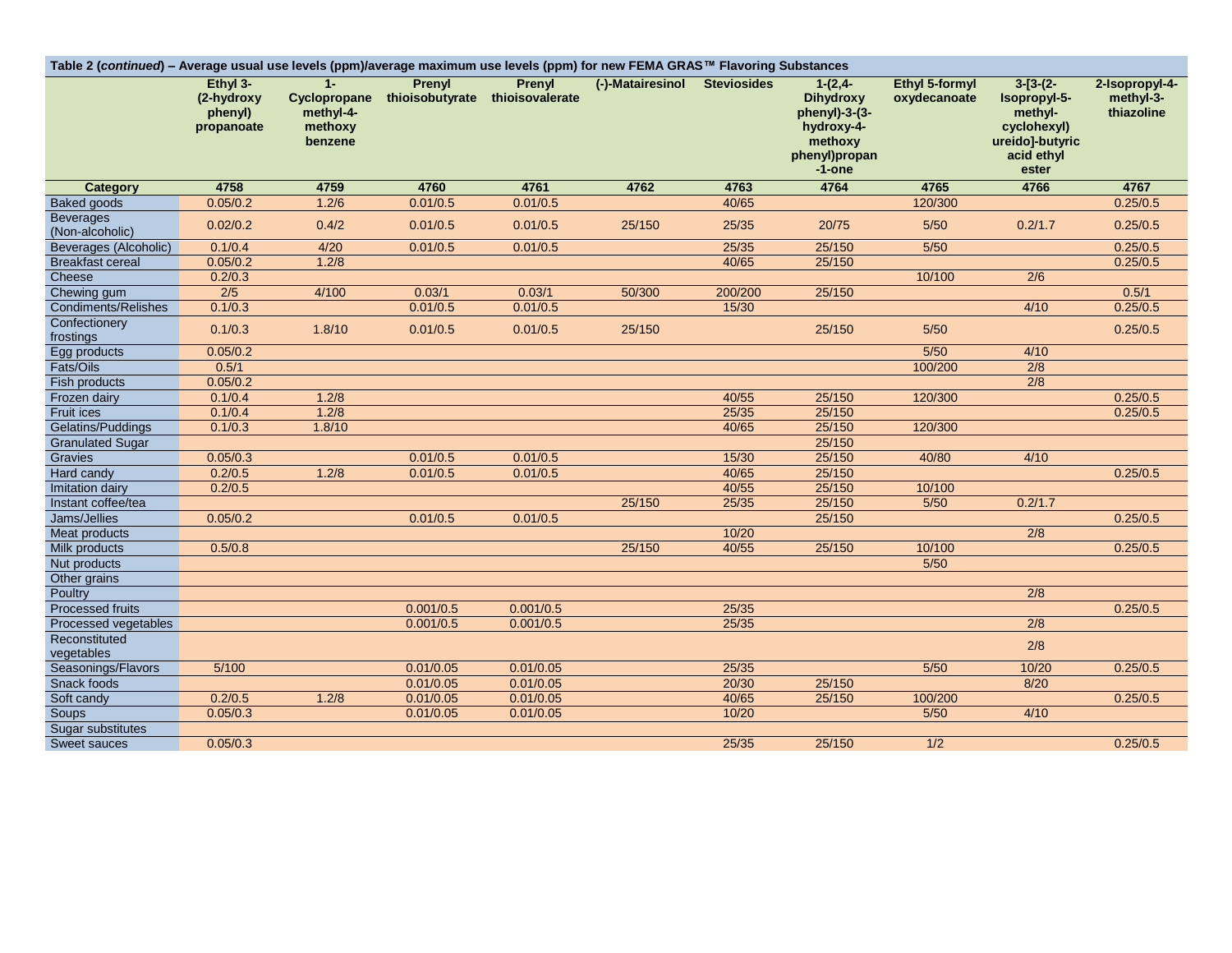| Table 2 (continued) - Average usual use levels (ppm)/average maximum use levels (ppm) for new FEMA GRAS™ Flavoring Substances | 2,6,10-Trimethyl- | 5-Mercapto-5-         | Meyer lemon oil,                 | <b>Steviol</b>                                                       | <b>Steviol</b>                                                       | $(E)$ -N-[2-(1,3-                                           | 4-Amino-5-(3-                                              | 3-Methyl-5-                                                        | (1-Methyl-2-                                                                |
|-------------------------------------------------------------------------------------------------------------------------------|-------------------|-----------------------|----------------------------------|----------------------------------------------------------------------|----------------------------------------------------------------------|-------------------------------------------------------------|------------------------------------------------------------|--------------------------------------------------------------------|-----------------------------------------------------------------------------|
|                                                                                                                               | 9-undecenal       | methyl-3-<br>hexanone | cold pressed.<br>Citrus x meyeri | glycoside<br>extract, Stevia<br>rebaudiana,<br><b>Rebaudioside A</b> | glycoside<br>extract, Stevia<br>rebaudiana,<br><b>Rebaudioside A</b> | Benzodioxol-5-<br>yl)ethyl]-3-(3,4-<br>dimethoxy<br>phenyl) | (isopropyl<br>amino)-2,2-<br>dimethyl-3-<br>oxopropoxy)-2- | $(2,2,3-trimethyl)$<br>cyclopent-<br>$3-en-1-yl$<br>pent-4-en-2-ol | $(1,2,2$ -trimethyl<br>bicyclo $[3.1.0]$<br>hex-3-ylmethyl)<br>cyclopropyl) |
|                                                                                                                               |                   |                       |                                  | 60%                                                                  | 80%                                                                  | prop-2-enamide                                              | methylquinoline-<br>3-carboxylic<br>acid                   |                                                                    | methanol                                                                    |
| <b>Category</b>                                                                                                               | 4768              | 4769                  | 4770                             | 4771                                                                 | 4772                                                                 | 4773                                                        | 4774                                                       | 4775                                                               | 4776                                                                        |
| <b>Baked goods</b>                                                                                                            | 0.2/1             | 2.5/5.0               | 213/413                          | 30/30                                                                | 30/35                                                                |                                                             |                                                            |                                                                    |                                                                             |
| <b>Beverages</b><br>(Non-alcoholic)                                                                                           | 0.2/1             | 0.1/0.5               | 50.7/108.7                       | 30/30                                                                | 30/35                                                                | 0.2/2.5                                                     | 8/30                                                       | 0.1/1                                                              | 0.1/1                                                                       |
| <b>Beverages (Alcoholic)</b>                                                                                                  | 0.2/1             | 0.3/2.5               | 123/174                          | 30/30                                                                | 30/35                                                                |                                                             | 10/30                                                      |                                                                    |                                                                             |
| <b>Breakfast cereal</b>                                                                                                       | 0.2/1             | 0.1/0.3               | 200/400                          | 30/30                                                                | 30/35                                                                |                                                             | 12/30                                                      |                                                                    |                                                                             |
| Cheese                                                                                                                        | 0.2/1             | 0.3/0.5               | 126/254                          |                                                                      |                                                                      | $\overline{2/9}$                                            |                                                            | 0.1/1                                                              | 0.1/1                                                                       |
| Chewing gum                                                                                                                   | 0.4/1.5           | 5.0/10.0              | 376/1692                         | 200/200                                                              | 234/234                                                              |                                                             | 30/300                                                     | $1/10$                                                             | $1/10$                                                                      |
| <b>Condiments/Relishes</b>                                                                                                    | 0.2/1             | 0.3/0.5               | 151/307                          | 30/30                                                                | 30/35                                                                | 2/15                                                        | 8/30                                                       |                                                                    |                                                                             |
| Confectionery<br>frostings                                                                                                    | 0.2/1             | 0.3/2.5               | 50/500                           | 30/30                                                                | 30/35                                                                |                                                             | 30/300                                                     | 0.1/5                                                              | 0.1/5                                                                       |
| Egg products                                                                                                                  | 0.2/1             | 0.3/0.5               | 20/200                           |                                                                      |                                                                      | 4/15                                                        |                                                            |                                                                    |                                                                             |
| Fats/Oils                                                                                                                     | 0.2/1             |                       | 20/20                            |                                                                      |                                                                      | 2/12                                                        | 8/30                                                       |                                                                    |                                                                             |
| Fish products                                                                                                                 | 0.2/1             | 0.3/0.5               | 19/200                           |                                                                      |                                                                      | 2/12                                                        |                                                            |                                                                    |                                                                             |
| Frozen dairy                                                                                                                  | 0.2/1             | 1/10                  | 126/254                          | 30/30                                                                | 30/35                                                                |                                                             |                                                            |                                                                    |                                                                             |
| Fruit ices                                                                                                                    | 0.2/1             | 0.5/5                 | 50/500                           | 30/30                                                                | 30/35                                                                |                                                             | 10/30                                                      |                                                                    |                                                                             |
| Gelatins/Puddings                                                                                                             | 0.2/1             | 0.3/2.5               | 109/265                          | 30/30                                                                | 30/35                                                                |                                                             | 8/30                                                       |                                                                    |                                                                             |
| <b>Granulated Sugar</b>                                                                                                       | 0.2/1             |                       | 20/100                           | 30/30                                                                | 30/35                                                                |                                                             |                                                            |                                                                    |                                                                             |
| Gravies                                                                                                                       | 0.2/1             | 0.3/0.5               | 41/107                           | 30/30                                                                | 30/35                                                                | 2/15                                                        | 8/30                                                       |                                                                    |                                                                             |
| Hard candy                                                                                                                    | 0.2/1             | 2.5/12.5              | 431/2017                         | 30/30                                                                | 30/35                                                                |                                                             | 10/30                                                      | 0.1/5                                                              | $1/10$                                                                      |
| Imitation dairy                                                                                                               | 0.2/1             |                       | 126/254                          | 30/30                                                                | 30/35                                                                |                                                             | 8/30                                                       |                                                                    |                                                                             |
| Instant coffee/tea                                                                                                            | 0.2/1             | 0.1/1                 | 20/400                           | 30/30                                                                | 30/35                                                                | 0.2/2.5                                                     | 8/30                                                       | 0.1/1                                                              | 0.1/1                                                                       |
| Jams/Jellies                                                                                                                  | 0.2/1             | 0.5/2.5               | 125/200                          | 30/30                                                                | 30/35                                                                |                                                             | 10/30                                                      | 0.1/1                                                              | 0.1/1                                                                       |
| Meat products                                                                                                                 | 0.2/1             | 0.3/0.5               | 19/20                            |                                                                      |                                                                      | 2/12                                                        |                                                            |                                                                    |                                                                             |
| Milk products                                                                                                                 | 0.2/1             | 0.1/0.5               | 126/254                          | 30/30                                                                | 30/35                                                                |                                                             | 8/30                                                       | 0.1/1                                                              | 0.1/1                                                                       |
| Nut products                                                                                                                  | 0.2/1             |                       | 20/200                           |                                                                      |                                                                      |                                                             |                                                            |                                                                    |                                                                             |
| Other grains                                                                                                                  | 0.2/1             |                       | 20/200                           |                                                                      |                                                                      |                                                             |                                                            |                                                                    |                                                                             |
| Poultry                                                                                                                       | 0.2/1             | 0.3/0.5               | 19/200                           |                                                                      |                                                                      | 2/12                                                        |                                                            |                                                                    |                                                                             |
| <b>Processed fruits</b>                                                                                                       | 0.2/1             |                       | 125/200                          | 30/30                                                                | 30/35                                                                |                                                             |                                                            |                                                                    |                                                                             |
| Processed vegetables                                                                                                          | 0.2/1             | 0.3/0.5               | 125/200                          | 30/30                                                                | 30/35                                                                | 2/12                                                        |                                                            |                                                                    |                                                                             |
| Reconstituted<br>vegetables                                                                                                   | 0.2/1             |                       | 125/200                          | 30/30                                                                | 30/35                                                                |                                                             |                                                            |                                                                    |                                                                             |
| Seasonings/Flavors                                                                                                            | 0.2/1             | 0.3/0.5               | 50/500                           | 30/30                                                                | 30/35                                                                | 10/30                                                       |                                                            | 10/100                                                             | $1/10$                                                                      |
| Snack foods                                                                                                                   | 0.2/1             | 0.3/0.5               | 50/300                           | 30/30                                                                | 30/35                                                                | $5/30$                                                      | 12/30                                                      |                                                                    |                                                                             |
| Soft candy                                                                                                                    | 0.2/1             | 0.5/2.5               | 232.1/456.7                      | 30/30                                                                | 30/35                                                                |                                                             | 10/30                                                      | 0.1/5                                                              | 0.1/1                                                                       |
| Soups                                                                                                                         | 0.2/1             | 0.3/0.5               | 5.5/100                          | 30/30                                                                | 30/35                                                                | 2/15                                                        | 8/30                                                       |                                                                    |                                                                             |
| Sugar substitutes                                                                                                             | 0.2/1             |                       | 20/100                           | 30/30                                                                | 30/35                                                                |                                                             |                                                            |                                                                    |                                                                             |
| Sweet sauces                                                                                                                  | 0.2/1             | 0.3/0.5               | 50/200                           | 30/30                                                                | 30/35                                                                |                                                             | 15/30                                                      |                                                                    |                                                                             |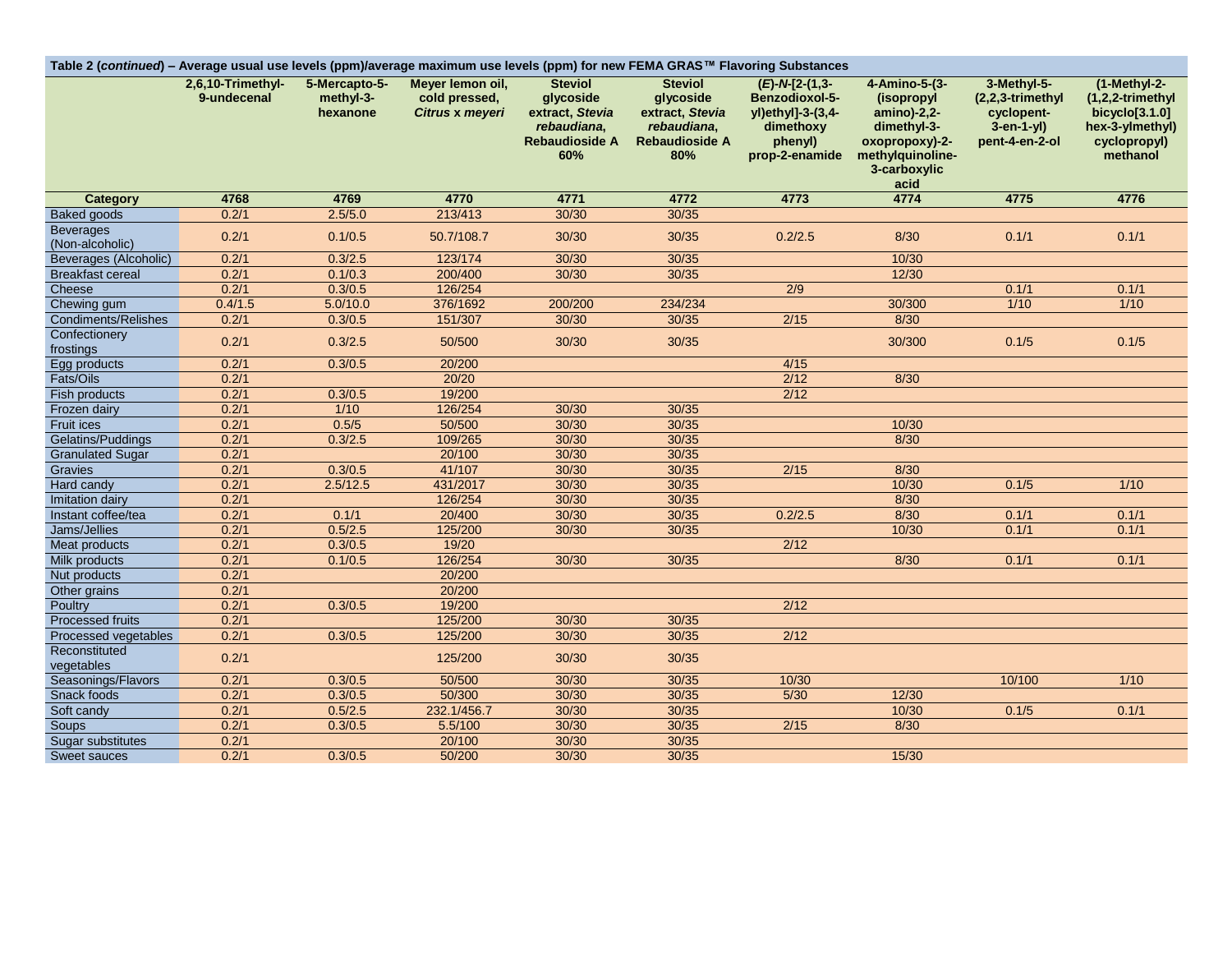|                                              |                                                          |                                                  | Table 2 (continued) - Average usual use levels (ppm)/average maximum use levels (ppm) for new FEMA GRAS™ Flavoring Substances |
|----------------------------------------------|----------------------------------------------------------|--------------------------------------------------|-------------------------------------------------------------------------------------------------------------------------------|
|                                              | Erospicata oil,<br><b>Mentha spicata</b><br>'Erospicata' | Curly mint oil,<br>Mentha spicata var.<br>crispa |                                                                                                                               |
|                                              |                                                          |                                                  |                                                                                                                               |
| <b>Category</b>                              | 4777                                                     | 4778                                             |                                                                                                                               |
| <b>Baked goods</b>                           | 140/300                                                  | 140/300                                          |                                                                                                                               |
| <b>Beverages</b><br>(Non-alcoholic)          | 39/99                                                    | 39/99                                            |                                                                                                                               |
| Beverages (Alcoholic)                        | 150/240                                                  | 150/240                                          |                                                                                                                               |
| <b>Breakfast cereal</b>                      |                                                          |                                                  |                                                                                                                               |
| Cheese                                       |                                                          |                                                  |                                                                                                                               |
| Chewing gum                                  | 8300/8300                                                | 8300/8300                                        |                                                                                                                               |
| Condiments/Relishes                          |                                                          |                                                  |                                                                                                                               |
| Confectionery                                | 650/650                                                  | 650/650                                          |                                                                                                                               |
| frostings                                    |                                                          |                                                  |                                                                                                                               |
| Egg products                                 |                                                          |                                                  |                                                                                                                               |
| Fats/Oils                                    |                                                          |                                                  |                                                                                                                               |
| Fish products                                |                                                          |                                                  |                                                                                                                               |
| Frozen dairy                                 | 95/110                                                   | 95/110                                           |                                                                                                                               |
| Fruit ices                                   | 50/200                                                   |                                                  |                                                                                                                               |
| Gelatins/Puddings<br><b>Granulated Sugar</b> |                                                          | 50/200                                           |                                                                                                                               |
| Gravies                                      |                                                          |                                                  |                                                                                                                               |
| Hard candy                                   | 320/1200                                                 | 320/1200                                         |                                                                                                                               |
| Imitation dairy                              |                                                          |                                                  |                                                                                                                               |
| Instant coffee/tea                           |                                                          |                                                  |                                                                                                                               |
| Jams/Jellies                                 |                                                          |                                                  |                                                                                                                               |
| Meat products                                | 6/8                                                      | 6/8                                              |                                                                                                                               |
| Milk products                                |                                                          |                                                  |                                                                                                                               |
| Nut products                                 |                                                          |                                                  |                                                                                                                               |
| Other grains                                 |                                                          |                                                  |                                                                                                                               |
| Poultry                                      |                                                          |                                                  |                                                                                                                               |
| <b>Processed fruits</b>                      |                                                          |                                                  |                                                                                                                               |
| Processed vegetables                         |                                                          |                                                  |                                                                                                                               |
| Reconstituted                                |                                                          |                                                  |                                                                                                                               |
| vegetables                                   |                                                          |                                                  |                                                                                                                               |
| Seasonings/Flavors                           |                                                          |                                                  |                                                                                                                               |
| Snack foods                                  |                                                          |                                                  |                                                                                                                               |
| Soft candy                                   | 320/1200                                                 | 320/1200                                         |                                                                                                                               |
| Soups                                        |                                                          |                                                  |                                                                                                                               |
| Sugar substitutes                            |                                                          |                                                  |                                                                                                                               |
| Sweet sauces                                 |                                                          |                                                  |                                                                                                                               |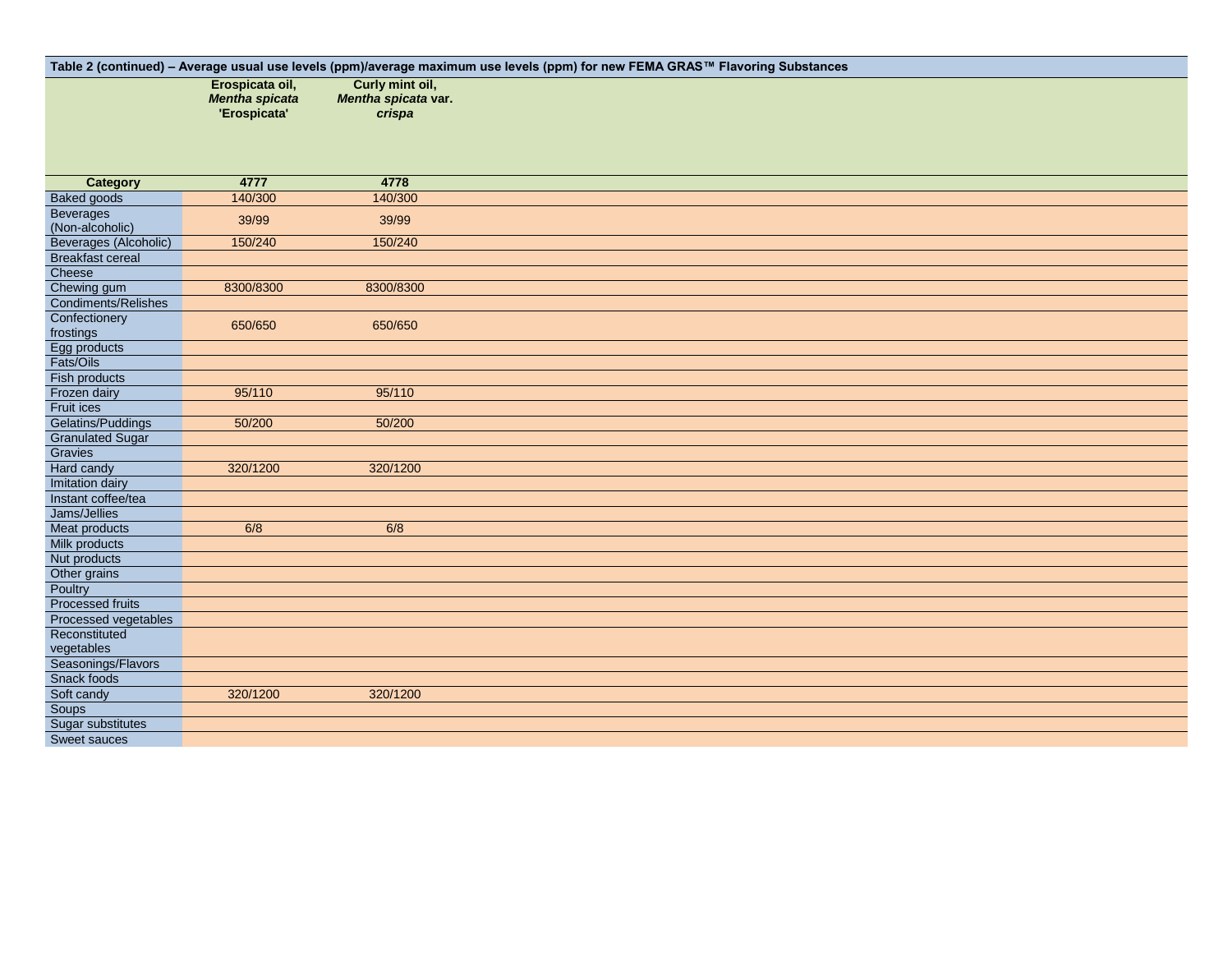| Table 3 - Updated average usual use levels (ppm)/average maximum use levels (ppm) for flavoring substances previously recognized as FEMA GRAS™. |                                       |                                                      |                                            |                                   |                                      |                                                          |                                                             |                                                                                    |
|-------------------------------------------------------------------------------------------------------------------------------------------------|---------------------------------------|------------------------------------------------------|--------------------------------------------|-----------------------------------|--------------------------------------|----------------------------------------------------------|-------------------------------------------------------------|------------------------------------------------------------------------------------|
|                                                                                                                                                 | <b>Carvone</b>                        | <b>Spearmint oil-</b><br><b>Mentha spicata</b><br>L. | 1-p-Menthene-8-<br>thiol                   | L-Monomenthyl<br>qlutarate        | <b>Heliopsis</b><br>longipes extract | <b>Scotch</b><br>spearmint oil,<br>Mentha cardiaca<br>L. | N-[(Ethoxycarbonyl)<br>methyl)-p-menthane-<br>3-carboxamide | $N-[2-(3,4-$<br>Dimethoxyphenyl)<br>ethyl]-3,4-<br>dimethoxycinnamic<br>acid amide |
| <b>FEMA No.</b>                                                                                                                                 | 2249                                  | 3032                                                 | 3700                                       | 4006                              | 4220                                 | 4221                                                     | 4309                                                        | 4310                                                                               |
| <b>GRAS Publication</b>                                                                                                                         | 3 <sup>1</sup>                        | $\overline{\mathbf{3}}$                              | 13                                         | 20                                | 22                                   | 22                                                       | 23                                                          | 23                                                                                 |
| Category                                                                                                                                        |                                       |                                                      |                                            |                                   |                                      |                                                          |                                                             |                                                                                    |
| <b>Baked goods</b>                                                                                                                              | 94/116                                | 1055/1320                                            |                                            |                                   |                                      |                                                          | 20/200                                                      | 10/50                                                                              |
| Beverages (Non-alcoholic)                                                                                                                       | 34/850                                | 110/140                                              | 0.0003/0.001                               | 50/125                            | 30 <sup>a</sup> /100                 |                                                          | 10/50                                                       | 3/20                                                                               |
|                                                                                                                                                 | 126/145                               |                                                      | 0.00015 <sup>a</sup> /0.00015 <sup>a</sup> | 50/150                            | 25/150                               |                                                          | 10/400                                                      | $5/25$                                                                             |
| Beverages (Alcoholic)<br><b>Breakfast cereal</b>                                                                                                |                                       | 120/155                                              |                                            |                                   | $15^{\rm a}/15^{\rm a}$              |                                                          | 10/50                                                       |                                                                                    |
| Cheese                                                                                                                                          | 0.2/0.2                               |                                                      |                                            |                                   | $15^{a}/30^{a}$                      |                                                          | 20/100                                                      | $10^{\circ}/50^{\circ}$                                                            |
| Chewing gum                                                                                                                                     | 10000/20000                           | 8000 <sup>a</sup> /24000 <sup>a</sup>                | 0.0003/0.004                               | 1500/8000 <sup>a</sup>            | 350/800                              | 8000 <sup>a</sup> /24000 <sup>a</sup>                    | 1000 <sup>a</sup> /5000 <sup>a</sup>                        | 50/100                                                                             |
| <b>Condiments/Relishes</b>                                                                                                                      | 50/60                                 | 50/250                                               |                                            |                                   | 25/120                               | 50/250                                                   | 20/300                                                      |                                                                                    |
| <b>Confectionery frostings</b>                                                                                                                  |                                       |                                                      | 0.0003/0.002                               | 200/600                           | 35/70                                |                                                          | 10/200                                                      | 10/20                                                                              |
| Egg products                                                                                                                                    |                                       |                                                      |                                            |                                   |                                      |                                                          | 10/150                                                      | $10^{a}/50^{a}$                                                                    |
| Fats/Oils                                                                                                                                       |                                       |                                                      |                                            |                                   | $15^{\circ}/50^{\circ}$              |                                                          | 10/200                                                      | $10^{\circ}/50^{\circ}$                                                            |
| Fish products                                                                                                                                   |                                       |                                                      |                                            |                                   | $10^{\rm a}/50^{\rm a}$              |                                                          | 10/100                                                      | $10^{a}/50^{a}$                                                                    |
| Frozen dairy                                                                                                                                    | 150/197                               | 50/130                                               |                                            |                                   | $12^{a}/50^{a}$                      | 50/130                                                   | 10/300                                                      |                                                                                    |
| Fruit ices                                                                                                                                      |                                       |                                                      | 0.0003/0.001                               | 40 <sup>a</sup> /100 <sup>a</sup> | $12^{a}/50^{a}$                      |                                                          | 10/150                                                      | 5/10                                                                               |
| Gelatins/Puddings                                                                                                                               | 87/90                                 | 90/95                                                | 0.0003/0.001                               |                                   | $12^{a}/50^{a}$                      |                                                          | 5/100                                                       |                                                                                    |
| <b>Granulated Sugar</b>                                                                                                                         |                                       |                                                      |                                            |                                   |                                      |                                                          | 15/100                                                      |                                                                                    |
| Gravies                                                                                                                                         |                                       |                                                      |                                            |                                   | 25/150                               |                                                          | 10/100                                                      | $10^{\circ}/50^{\circ}$                                                            |
| Hard candy                                                                                                                                      | 5000 <sup>a</sup> /10000 <sup>a</sup> | 5000 <sup>a</sup> /10000 <sup>a</sup>                | 0.0003/0.002                               | 300/2000 <sup>a</sup>             | 200/600                              | 5000 <sup>a</sup> /10000 <sup>a</sup>                    | 50/350                                                      | 10/30                                                                              |
| Imitation dairy                                                                                                                                 |                                       |                                                      |                                            |                                   | $17^{a}/50^{a}$                      |                                                          | 10/100                                                      |                                                                                    |
| Instant coffee/tea                                                                                                                              |                                       |                                                      |                                            |                                   |                                      |                                                          | 10/65                                                       | $5/10$                                                                             |
| Jams/Jellies                                                                                                                                    |                                       | 72/1900                                              | 0.0003/0.001                               |                                   | $12^{a}/50^{a}$                      | 100/200                                                  | 10/65                                                       |                                                                                    |
| Meat products                                                                                                                                   | 0.1/0.1                               |                                                      |                                            |                                   | $20^{\circ}/50^{\circ}$              |                                                          | 10/100                                                      | $10^{a}/75^{a}$                                                                    |
| Milk products                                                                                                                                   |                                       |                                                      |                                            |                                   | $17^{a}/50^{a}$                      |                                                          | 10/100                                                      | 3/10                                                                               |
| Nut products                                                                                                                                    |                                       |                                                      |                                            |                                   |                                      |                                                          | 10/200                                                      |                                                                                    |
| Other grains                                                                                                                                    |                                       |                                                      |                                            |                                   | $8^a/20^a$                           |                                                          | 10/300                                                      |                                                                                    |
| Poultry                                                                                                                                         |                                       |                                                      |                                            |                                   | $20^{\rm a}/50^{\rm a}$              |                                                          | 10/100                                                      | $10^{a}/75^{a}$                                                                    |
| Processed fruits                                                                                                                                |                                       |                                                      | 0.0003/0.001                               |                                   | $3^a/10^a$                           |                                                          | 10/200                                                      |                                                                                    |
| Processed vegetables                                                                                                                            |                                       |                                                      |                                            |                                   | $8^a/20^a$                           |                                                          | 10/200                                                      | $10^{a}/75^{a}$                                                                    |
| Reconstituted vegetables                                                                                                                        |                                       |                                                      |                                            |                                   | $8^a/20^a$                           |                                                          | 10/100                                                      |                                                                                    |
| Seasonings/Flavors                                                                                                                              |                                       | 66670/66670                                          |                                            |                                   | 100/500                              | 1000/5000                                                | 20/200                                                      | $10^{a}/75^{a}$                                                                    |
| Snack foods                                                                                                                                     |                                       |                                                      |                                            | 40/80                             | 25/150                               |                                                          | 20/300                                                      | $10^{a}/75^{a}$                                                                    |
| Soft candy                                                                                                                                      | 5000 <sup>a</sup> /10000 <sup>a</sup> | 5000 <sup>a</sup> /10000 <sup>a</sup>                | 0.0003/0.002                               | 250/800 <sup>a</sup>              | 200/600                              | 5000 <sup>a</sup> /10000 <sup>a</sup>                    | $10/500^a$                                                  | 5/20                                                                               |
| Soups                                                                                                                                           |                                       |                                                      |                                            |                                   | $8^a/20^a$                           |                                                          | 10/100                                                      | $10^{a}/75^{a}$                                                                    |
| Sugar substitutes                                                                                                                               |                                       |                                                      |                                            |                                   | $20^{\rm a}/50^{\rm a}$              |                                                          | 5/100                                                       |                                                                                    |
| Sweet sauces                                                                                                                                    |                                       | 40/90                                                |                                            |                                   |                                      | 40/90                                                    | 10/100                                                      |                                                                                    |

<sup>a</sup> New use level/new food category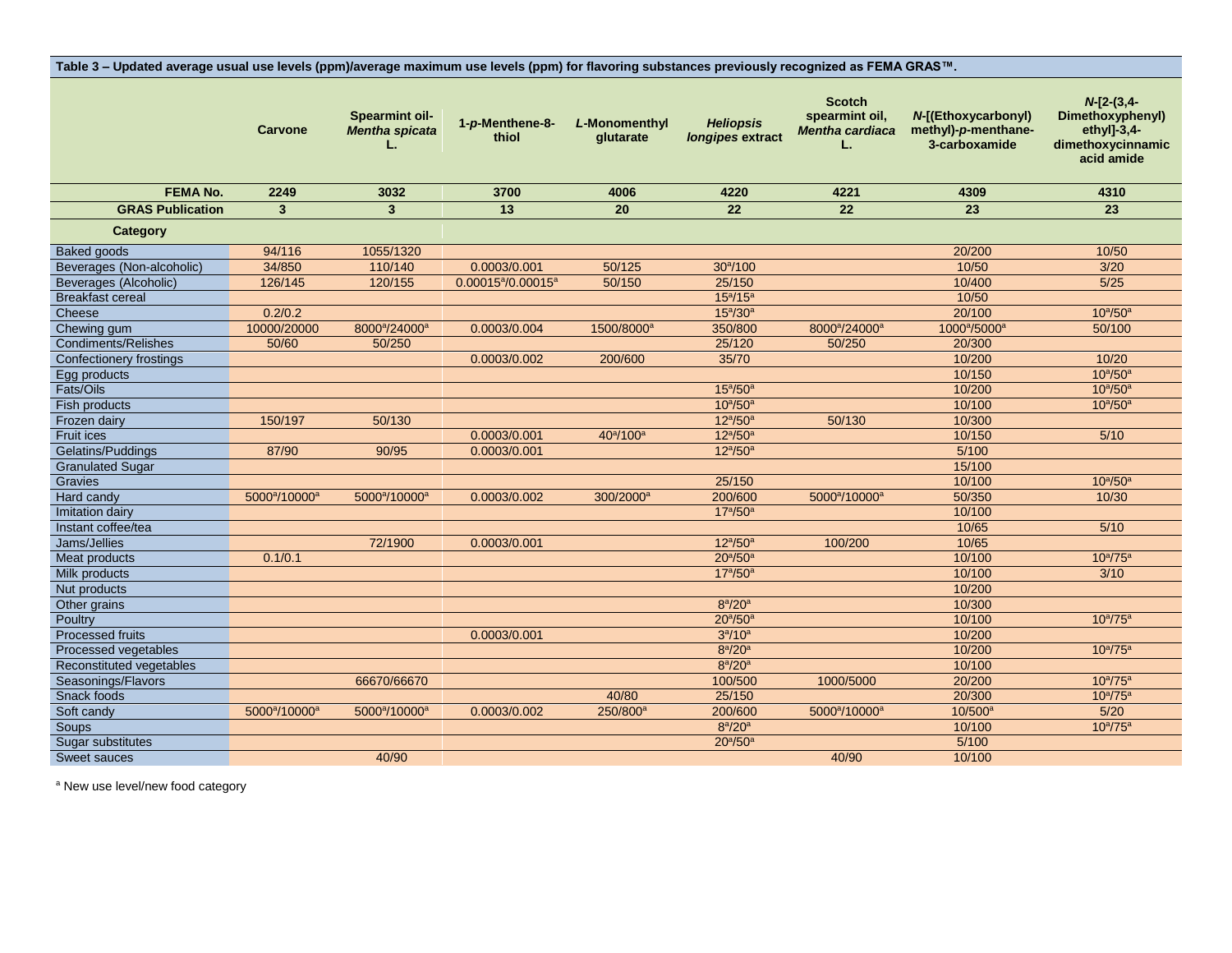| Table 3 - Updated average usual use levels (ppm)/average maximum use levels (ppm) for flavoring substances previously recognized as FEMA GRAS™. |                                                                      |                                                                                |                                    |                                      |                                                                                    |                         |                                                                                                                                                                      |                                  |
|-------------------------------------------------------------------------------------------------------------------------------------------------|----------------------------------------------------------------------|--------------------------------------------------------------------------------|------------------------------------|--------------------------------------|------------------------------------------------------------------------------------|-------------------------|----------------------------------------------------------------------------------------------------------------------------------------------------------------------|----------------------------------|
|                                                                                                                                                 | 5,7-Dihydroxy-2-<br>(3-hydroxy-4-<br>methoxyphenyl)<br>chroman-4-one | $3-(4-$<br>Hydroxyphenyl)-<br>$1-(2,4,6-$<br>trihydroxyphenyl)<br>propan-1-one | <b>Naringin</b><br>dihydrochalcone | <b>Choline chloride</b>              | Cyclopropane<br>carboxylic acid (2-<br>isopropyl-5-<br>methylcyclohexyl)-<br>amide | <b>Rebaudioside A</b>   | 4-Amino-5,6-<br>dimethylthieno[2,3-<br>$d$ <sub>pyrimidin-2(1H)</sub> -<br>one and 4-amino-5,6-<br>dimethylthieno[2,3-<br>$d$ ]pyrimidin-2(1H)-<br>one hydrochloride | Arachidonic acid<br>enriched oil |
| <b>FEMA No.</b>                                                                                                                                 | 4313                                                                 | 4390                                                                           | 4495                               | 4500                                 | 4558                                                                               | 4601                    | 4669                                                                                                                                                                 | 4679                             |
| <b>GRAS Publication</b>                                                                                                                         | 23                                                                   | 23                                                                             | $\overline{24}$                    | 24                                   | $\overline{24}$                                                                    | 24                      | 25                                                                                                                                                                   | $\overline{25}$                  |
| Category                                                                                                                                        |                                                                      |                                                                                |                                    |                                      |                                                                                    |                         |                                                                                                                                                                      |                                  |
| <b>Baked goods</b>                                                                                                                              |                                                                      |                                                                                | $5^{\text{a}}$ /20 $^{\text{a}}$   | 4000 <sup>a</sup> /6000 <sup>a</sup> |                                                                                    | $20^{a}/30^{a}$         | 5/10                                                                                                                                                                 | 1/10                             |
| Beverages (Non-alcoholic)                                                                                                                       | 10/50                                                                | 15/50                                                                          | 50/60                              |                                      | $0.2^{\frac{a}{2}}/1.7^{\frac{a}{2}}$                                              | 20/30                   | 7.5/15                                                                                                                                                               | 1 <sup>a</sup> /2 <sup>a</sup>   |
| Beverages (Alcoholic)                                                                                                                           | 10/100                                                               | 15/50                                                                          | 50/60                              |                                      |                                                                                    | 20/30                   | 7.5/15                                                                                                                                                               | 1 <sup>a</sup> /2 <sup>a</sup>   |
| <b>Breakfast cereal</b>                                                                                                                         | 30/60                                                                | 20/50                                                                          | 150/200                            | 4000 <sup>a</sup> /6000 <sup>a</sup> |                                                                                    | 20/30                   | 10/20                                                                                                                                                                | 1 <sup>a</sup> /2 <sup>a</sup>   |
| Cheese                                                                                                                                          | 20/150                                                               | 10/50                                                                          |                                    |                                      | 2/6                                                                                |                         |                                                                                                                                                                      | $5/50$                           |
| Chewing gum                                                                                                                                     |                                                                      |                                                                                | 200/200                            |                                      | $10^{\circ}/50^{\circ}$                                                            | 200/200                 | 10/50                                                                                                                                                                |                                  |
| <b>Condiments/Relishes</b>                                                                                                                      | $10^a/100^a$                                                         | $10^a/100^a$                                                                   | $5^{\text{a}}$ /20 $^{\text{a}}$   |                                      | 4/10                                                                               | $20^{\rm a}/30^{\rm a}$ |                                                                                                                                                                      | 1/10                             |
| Confectionery frostings                                                                                                                         | 50/100                                                               | 20/100                                                                         | $5^a/20^a$                         |                                      | $1^{\rm a}/20^{\rm a}$                                                             | $20^{\rm a}/30^{\rm a}$ | 10/25                                                                                                                                                                |                                  |
| Egg products                                                                                                                                    |                                                                      |                                                                                |                                    |                                      | 4/10                                                                               |                         |                                                                                                                                                                      |                                  |
| Fats/Oils                                                                                                                                       |                                                                      |                                                                                |                                    |                                      | $\overline{2/8}$                                                                   |                         |                                                                                                                                                                      |                                  |
| Fish products                                                                                                                                   |                                                                      |                                                                                |                                    | 600/1200                             | 2/8                                                                                |                         |                                                                                                                                                                      | 1 <sup>a</sup> /2 <sup>a</sup>   |
| Frozen dairy                                                                                                                                    | 20/150                                                               | 10/50                                                                          | 50/60                              |                                      |                                                                                    | 20/30                   | 7.5/15                                                                                                                                                               | 1 <sup>a</sup> /2 <sup>a</sup>   |
| Fruit ices                                                                                                                                      | 20 <sup>a</sup> /100 <sup>a</sup>                                    | 20/50                                                                          | 50/60                              |                                      |                                                                                    | 20/30                   | 7.5/15                                                                                                                                                               |                                  |
| Gelatins/Puddings                                                                                                                               | 10/100                                                               | 10/100                                                                         | 50/60                              |                                      |                                                                                    | 20/30                   | $5/10$                                                                                                                                                               | 1 <sup>a</sup> /2 <sup>a</sup>   |
| <b>Granulated Sugar</b>                                                                                                                         | 100/250                                                              | 20/100                                                                         |                                    |                                      |                                                                                    |                         |                                                                                                                                                                      |                                  |
| Gravies                                                                                                                                         | 10/100                                                               | 10/100                                                                         | $5^{\circ}/20^{\circ}$             | 4000 <sup>a</sup> /6000 <sup>a</sup> | 4/10                                                                               | $20^{\rm a}/30^{\rm a}$ |                                                                                                                                                                      | 10/50                            |
| Hard candy                                                                                                                                      | 50/100                                                               | 20/100                                                                         | 50/60                              |                                      |                                                                                    | 20/30                   | 10/25                                                                                                                                                                |                                  |
| Imitation dairy                                                                                                                                 |                                                                      |                                                                                | 50/60                              |                                      |                                                                                    | 20/30                   | 7.5/15                                                                                                                                                               | $\frac{1}{10}$                   |
| Instant coffee/tea                                                                                                                              | 10/50                                                                | 15/50                                                                          |                                    |                                      |                                                                                    | 20/30                   | $7.5^{\circ}/15^{\circ}$                                                                                                                                             |                                  |
| Jams/Jellies                                                                                                                                    | 20/50                                                                | 20/50                                                                          | 50/60                              |                                      |                                                                                    | $20^{a}/30^{a}$         | 10/25                                                                                                                                                                |                                  |
| Meat products                                                                                                                                   |                                                                      |                                                                                | $50^{a}/350^{a}$                   | 4000 <sup>a</sup> /6000 <sup>a</sup> | $\overline{2/8}$                                                                   | $20^{a}/75^{a}$         |                                                                                                                                                                      | 10/50                            |
| Milk products                                                                                                                                   | 20/150                                                               | 10/50                                                                          | 50/60                              |                                      |                                                                                    | 20/30                   | 7.5/15                                                                                                                                                               | 1/10                             |
| Nut products                                                                                                                                    | $20^{a}/50^{a}$                                                      | 20/50                                                                          |                                    |                                      |                                                                                    |                         |                                                                                                                                                                      |                                  |
| Other grains                                                                                                                                    | 30 <sup>a</sup> /60 <sup>a</sup>                                     | $20^{a}/50^{a}$                                                                |                                    |                                      |                                                                                    |                         |                                                                                                                                                                      |                                  |
| Poultry                                                                                                                                         |                                                                      |                                                                                | $50^{a}/350^{a}$                   | 4000 <sup>a</sup> /6000 <sup>a</sup> | $\overline{2/8}$                                                                   | $20^a / 75^a$           |                                                                                                                                                                      | 10/100                           |
| Processed fruits                                                                                                                                | $20^{\rm a}/50^{\rm a}$                                              | $20^{\rm a}/50^{\rm a}$                                                        | 50/60                              |                                      |                                                                                    | 20/30                   |                                                                                                                                                                      |                                  |
| Processed vegetables                                                                                                                            | $20^{\circ}/50^{\circ}$                                              | $20^{a}/50^{a}$                                                                | 50/60                              |                                      | $\overline{2/8}$                                                                   | 20/30                   |                                                                                                                                                                      |                                  |
| Reconstituted vegetables                                                                                                                        | $20^{a}/50^{a}$                                                      | $20^{a}/50^{a}$                                                                |                                    |                                      |                                                                                    |                         |                                                                                                                                                                      |                                  |
| Seasonings/Flavors                                                                                                                              | 10/100                                                               | 10/100                                                                         | $20^{a}/30^{a}$                    | 4000 <sup>a</sup> /6000 <sup>a</sup> | 10/20                                                                              | $20^{\rm a}/30^{\rm a}$ | $5/15$                                                                                                                                                               | 10/50                            |
| Snack foods                                                                                                                                     | 60/120                                                               |                                                                                | $20^{a}/30^{a}$                    | 4000 <sup>a</sup> /6000 <sup>a</sup> | 8/20                                                                               | $20^{a}/30^{a}$         | 5/15                                                                                                                                                                 | 10/50                            |
| Soft candy                                                                                                                                      | $50^{\circ}/100^{\circ}$                                             | 20/100                                                                         | 50/60                              |                                      |                                                                                    | 20/30                   | 10/25                                                                                                                                                                |                                  |
| Soups                                                                                                                                           | 10/100                                                               | 10/100                                                                         | $20^{a}/30^{a}$                    | 2500 <sup>a</sup> /4000 <sup>a</sup> | 4/10                                                                               | $20^{\rm a}/30^{\rm a}$ |                                                                                                                                                                      | 10/50                            |
| Sugar substitutes                                                                                                                               | 100/250                                                              | 20/100                                                                         |                                    |                                      |                                                                                    |                         | 300/600                                                                                                                                                              |                                  |
| <b>Sweet sauces</b>                                                                                                                             | 10/100                                                               | 10/100                                                                         | 50/60                              |                                      |                                                                                    | 20/30                   | 10/25                                                                                                                                                                | 1 <sup>a</sup> /2 <sup>a</sup>   |

<sup>a</sup> New use level/new food category